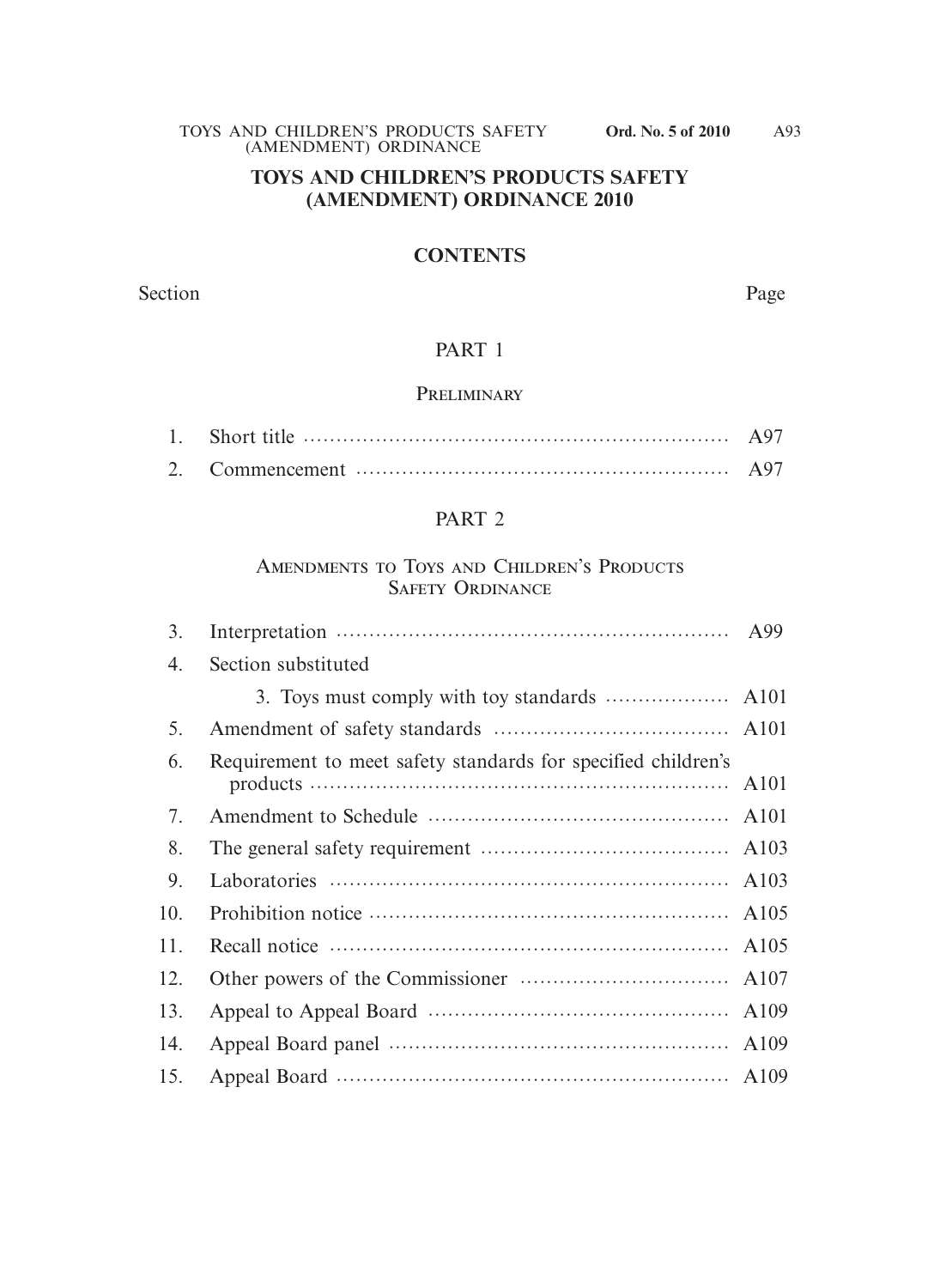| Section |                      | Page |  |  |
|---------|----------------------|------|--|--|
| 16.     |                      |      |  |  |
| 17      |                      |      |  |  |
| 18.     |                      |      |  |  |
| 19.     | Section 37 added     |      |  |  |
|         |                      |      |  |  |
| 20      | Schedule substituted |      |  |  |
|         |                      |      |  |  |
| 21.     | Schedule 2 added     |      |  |  |
|         |                      |      |  |  |
|         |                      |      |  |  |

# PART 3

# Related Amendments

# **Division 1—Toys and Children's Products Safety (Safety Standards) Notice**

|  | Division 2—Toys and Children's Products Safety Regulation |  |
|--|-----------------------------------------------------------|--|
|  | 23. Section 1A added                                      |  |
|  |                                                           |  |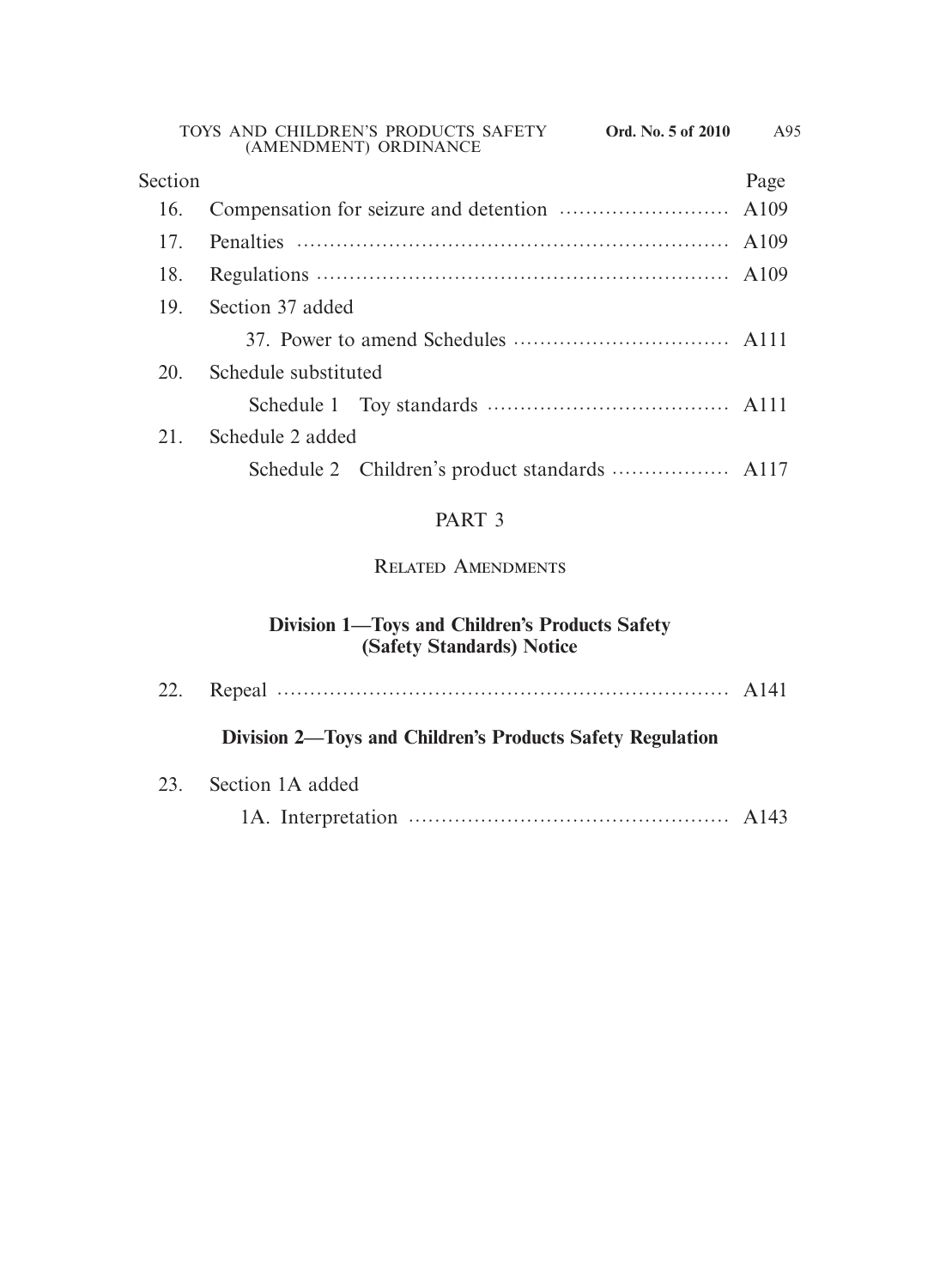#### **HONG KONG SPECIAL ADMINISTRATIVE REGION**

ORDINANCE NO. 5 OF 2010



Donald TSANG Chief Executive 11 February 2010

An Ordinance to amend the Toys and Children's Products Safety Ordinance to replace the standards for toys and children's products with new standards, to revise the definitions of toys and children's products, to enable the Secretary for Commerce and Economic Development to amend the standards by notice published in the Gazette, to simplify the reference to the Secretary, and to update the references to penalties.

 $[$ 

Enacted by the Legislative Council.

#### PART 1

#### PRELIMINARY

#### **1. Short title**

 This Ordinance may be cited as the Toys and Children's Products Safety (Amendment) Ordinance 2010.

#### **2. Commencement**

 This Ordinance comes into operation on a day to be appointed by the Secretary for Commerce and Economic Development by notice published in the Gazette.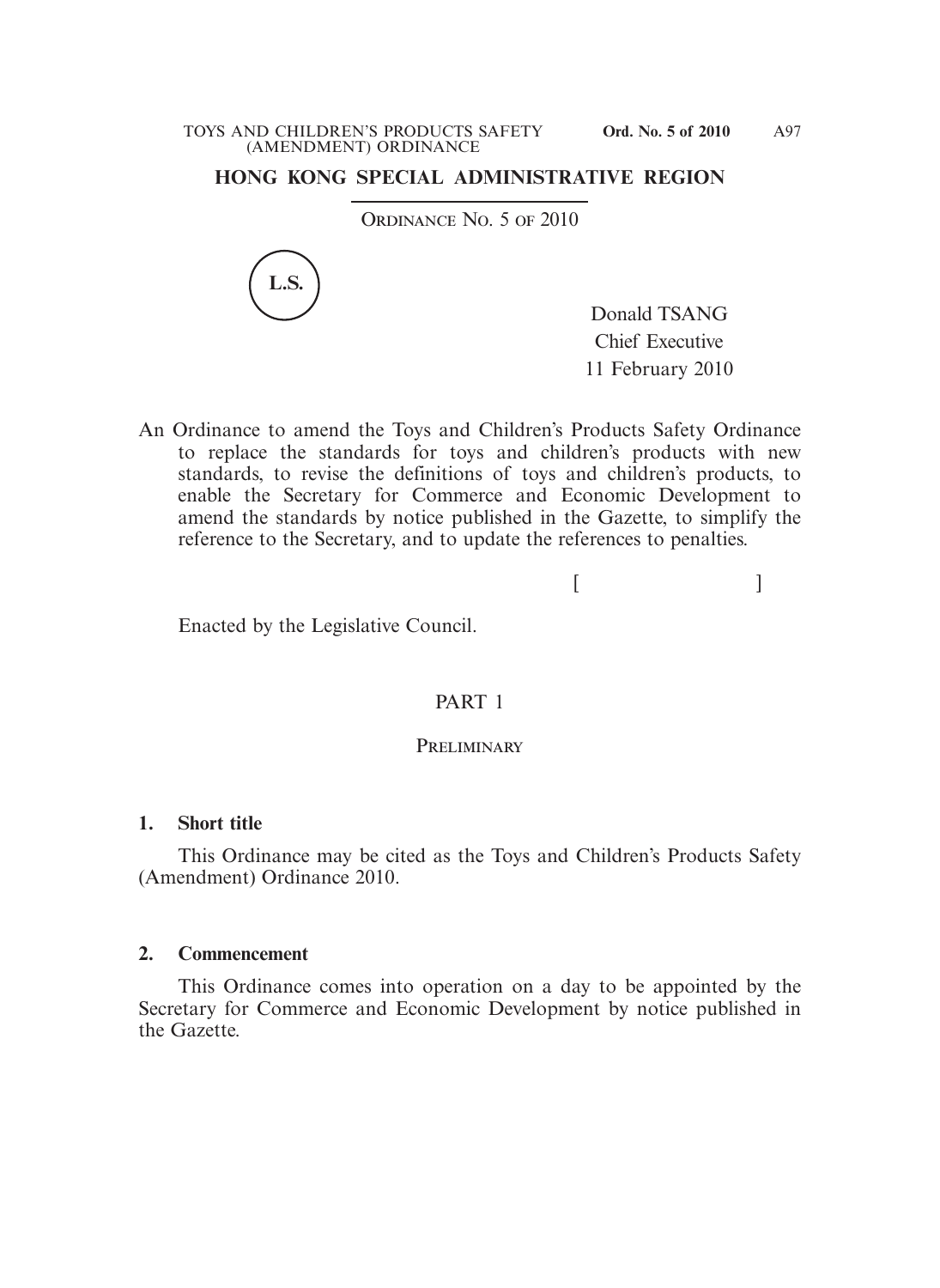#### PART<sub>2</sub>

#### AMENDMENTS TO TOYS AND CHILDREN'S PRODUCTS Safety Ordinance

#### **3. Interpretation**

 (1) Section 2 of the Toys and Children's Products Safety Ordinance (Cap. 424) is amended by repealing the definition of "children's product" and substituting—

" "children's product" (兒童產品) means a product specified in column 1 of Schedule 2, or the packaging of that product;".

 (2) Section 2 is amended by repealing the definition of "standards institution".

 (3) Section 2 is amended by repealing the definition of "toy" and substituting—

" "toy" (玩具) means—

- (*a*) a product or material that is designed or clearly intended for use in play by a child; or
- (*b*) the packaging of that product or material;".
- (4) Section 2 is amended by adding—
	- " "children's product standard" (兒童產品標準), in relation to a children's product, means a standard specified in column 2 of Schedule 2 opposite the children's product—
		- (*a*) as in force at the commencement of section 21 of the Toys and Children's Products Safety (Amendment) Ordinance 2010 (5 of 2010); or
		- (*b*) if the standard is amended by any amendment specified in column 3 of Schedule 2 opposite the standard, as so amended;

"regulation" (規例) means a regulation made under this Ordinance;

"Secretary" (局長) means the Secretary for Commerce and Economic Development;

- "toy standard" (玩具標準) means a standard specified in column 1 of Schedule 1—
	- (*a*) as in force at the commencement of section 20 of the Toys and Children's Products Safety (Amendment) Ordinance 2010 (5 of 2010); or
	- (*b*) if the standard is amended by any amendment specified in column 2 of Schedule 1 opposite the standard, as so amended;".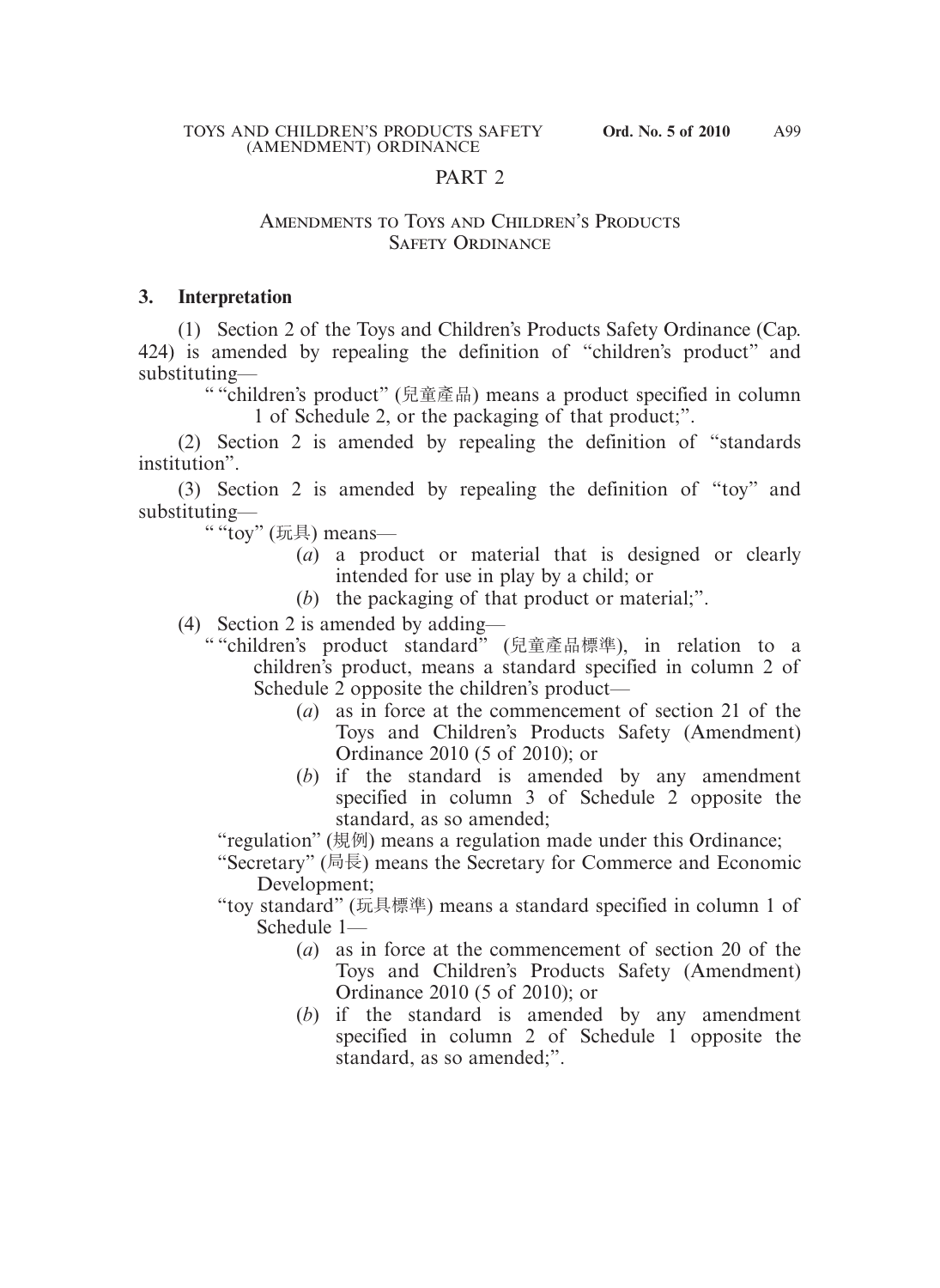#### **4. Section substituted**

Section 3 is repealed and the following substituted—

#### "**3. Toys must comply with toy standards**

 (1) This section applies to a toy to which any requirements contained in at least one toy standard are applicable, but does not apply to goods in transit, goods in the course of transhipment or goods manufactured for export.

 (2) A person must not manufacture, import or supply a toy unless—

- (*a*) if only one toy standard contains any requirements that apply to the toy, the toy complies with all the applicable requirements contained in that standard; or
- (*b*) if more than one toy standard contains any requirements that apply to the toy, the toy complies with all the applicable requirements contained in any one of those standards.
- (3) A person who contravenes subsection (2) commits an offence.".

#### **5. Amendment of safety standards**

Section 4 is repealed.

#### **6. Requirement to meet safety standards for specified children's products**

- (1) The heading of section 5 is repealed and the following substituted— "**Children's products must comply with children's product standards**".
- (2) Section 5(1) is repealed and the following substituted—

 "(1) A person must not manufacture, import or supply a children's product unless the product complies with all the requirements contained in at least one children's product standard that is specific to the product.".

#### **7. Amendment to Schedule**

Section 6 is repealed.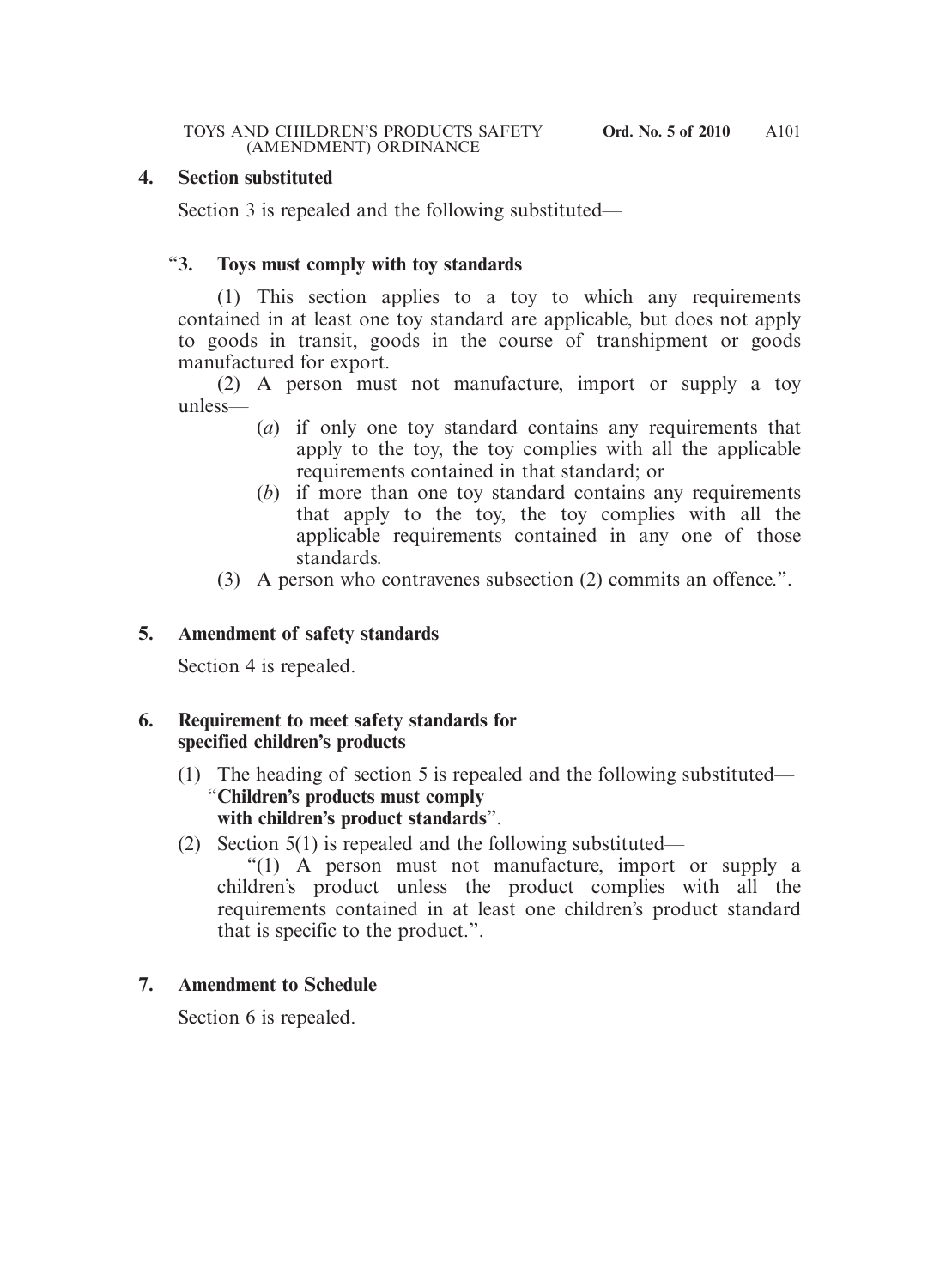#### **8. The general safety requirement**

(1) Section 8(1) is repealed and the following substituted—

 "(1) A person must not manufacture, import or supply a toy or children's product unless the toy or children's product complies with the general safety requirement and any additional safety standard established by regulation.".

(2) Section 8(3) is repealed and the following substituted—

 "(3) For the purposes of this section, a toy is regarded as complying with the general safety requirement if—

- (*a*) only one toy standard contains any requirements that apply to the toy, and the toy complies with all the applicable requirements contained in that standard; or
- (*b*) more than one toy standard contains any requirements that apply to the toy, and the toy complies with all the applicable requirements contained in any one of those standards.".
- (3) Section 8(4) is repealed and the following substituted—

 "(4) For the purposes of this section, a children's product is regarded as complying with the general safety requirement if the product complies with all the requirements contained in at least one children's product standard that is specific to the product.".

#### **9. Laboratories**

- (1) Section 9(2) is repealed and the following substituted—
	- "(2) A person may, at the person's own expense, have tested by an approved laboratory—
		- (*a*) a toy, to determine whether it complies with any applicable requirements contained in a toy standard, or any additional safety standard established by regulation;
		- (*b*) a children's product, to determine whether it complies with any requirements contained in a children's product standard that is specific to the product, or any additional safety standard established by regulation.".
- (2) Section 9(3) is repealed and the following substituted—

 "(3) The Commissioner may have tested by the Government Chemist—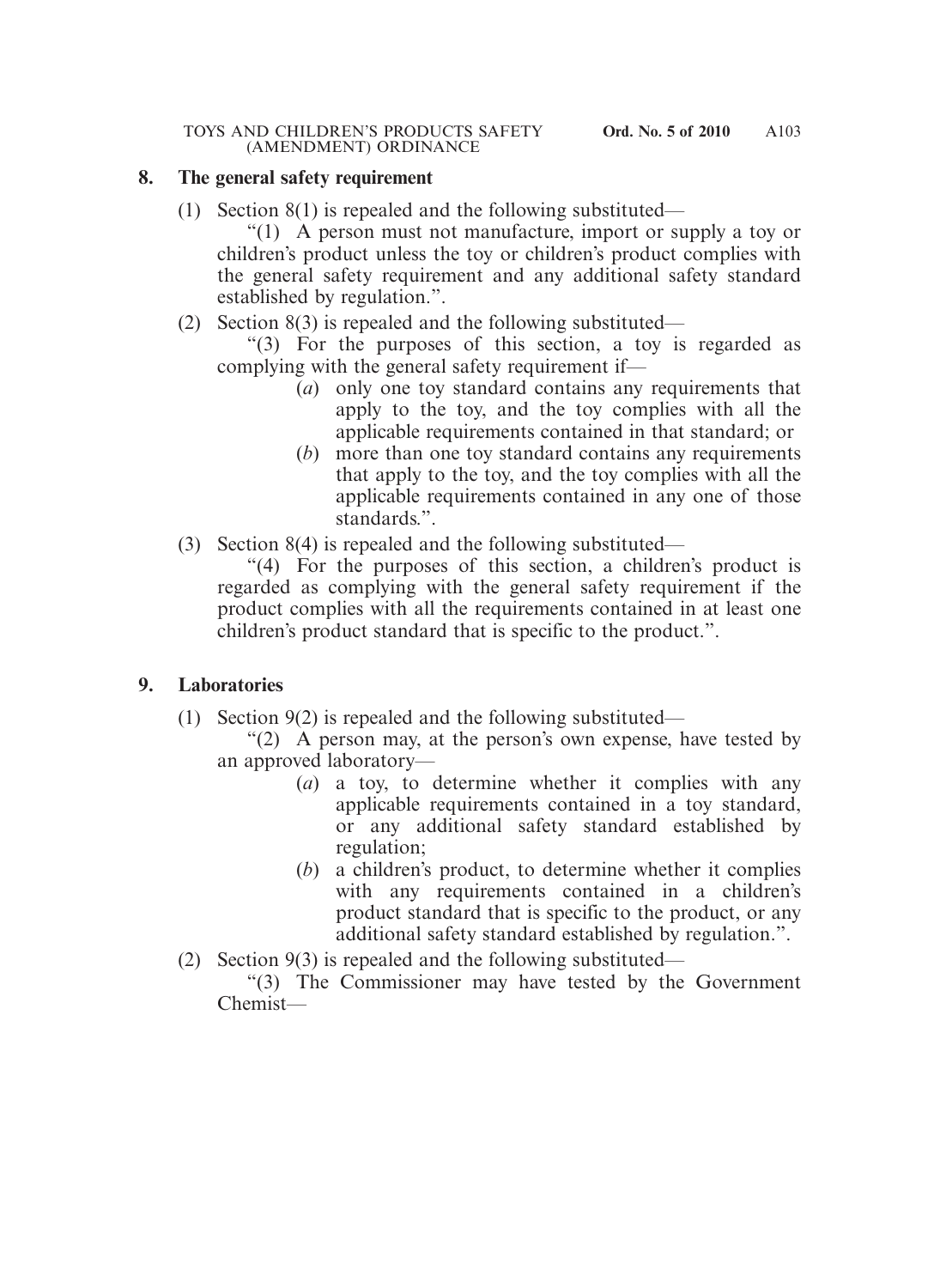- (*a*) a toy that is seized under section 20 or purchased by the Commissioner, to determine whether it complies with any applicable requirements contained in a toy standard, or any additional safety standard established by regulation;
- (*b*) a children's product that is seized under section 20 or purchased by the Commissioner, to determine whether it complies with any requirements contained in a children's product standard that is specific to the product, or any additional safety standard established by regulation.".

#### **10. Prohibition notice**

Section 11(1) is repealed and the following substituted—

 "(1) The Commissioner may serve a notice on a person prohibiting the person from supplying a toy or children's product for a specified period not exceeding 6 months, if—

- (*a*) for a toy, the Commissioner reasonably believes that it—
	- (i) does not comply with any applicable requirements contained in a toy standard, or any additional safety standard established by regulation; or
	- (ii) may not comply with the general safety requirement under section 8;
- (*b*) for a children's product, the Commissioner reasonably believes that it—
	- (i) does not comply with any requirements contained in a children's product standard that is specific to the product, or any additional safety standard established by regulation; or
	- (ii) may not comply with the general safety requirement under section 8.".

# **11. Recall notice**

Section 12(1) is repealed and the following substituted—

 "(1) The Commissioner may serve a notice on a person requiring the immediate withdrawal of a toy or children's product from being supplied and the retrieval, to the extent reasonably possible, of the toys or children's products already supplied, if—

(*a*) for a toy, the Commissioner reasonably believes that there is a significant risk that it will cause a serious injury and that it—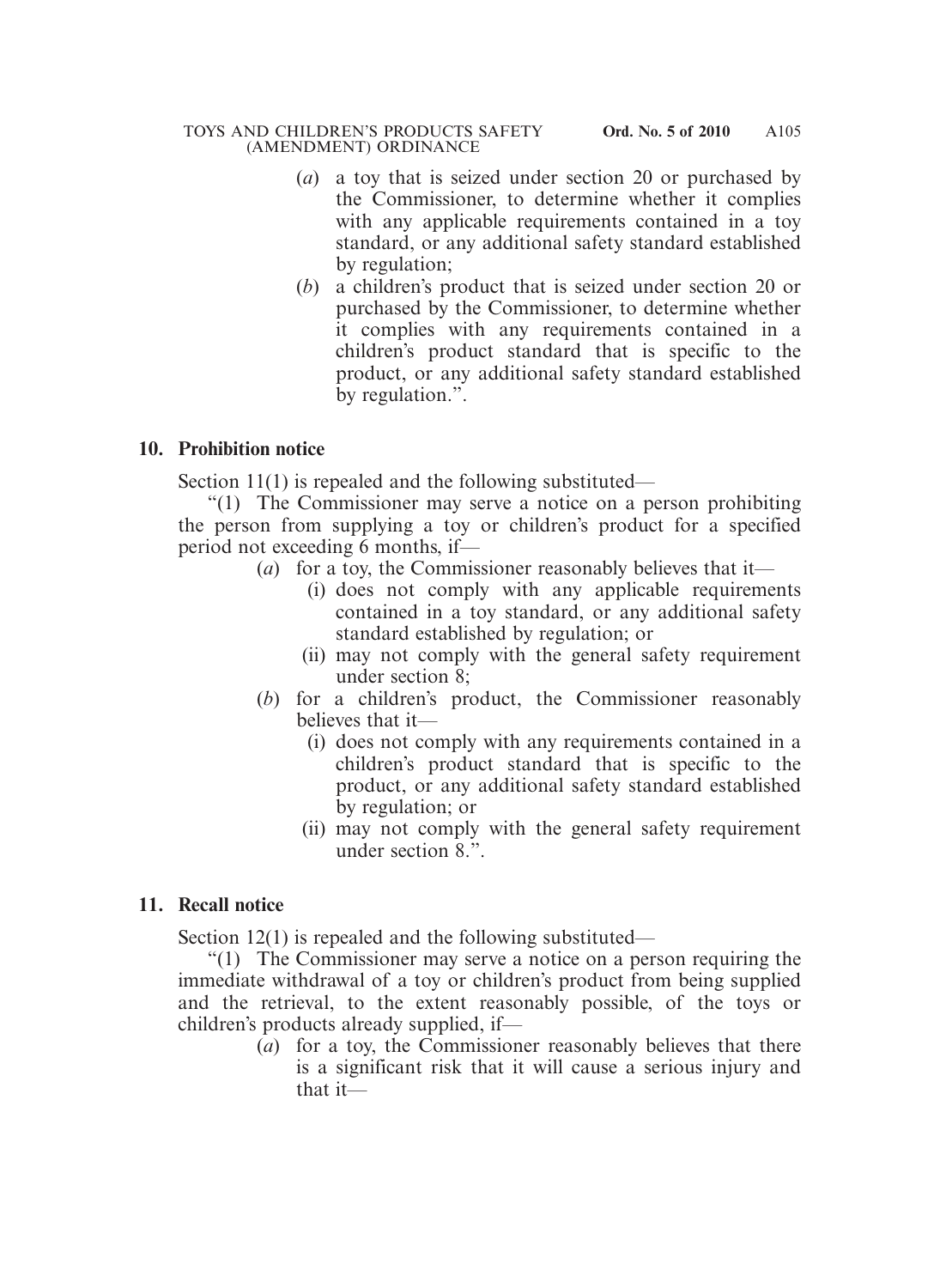- (i) does not comply with any applicable requirements contained in a toy standard, or any additional safety standard established by regulation; or
- (ii) may not comply with the general safety requirement under section 8;
- (*b*) for a children's product, the Commissioner reasonably believes that there is a significant risk that it will cause a serious injury and that it—
	- (i) does not comply with any requirements contained in a children's product standard that is specific to the product, or any additional safety standard established by regulation; or
	- (ii) may not comply with the general safety requirement under section 8.".

# **12. Other powers of the Commissioner**

Section 13(1)(*a*) and (*b*) is repealed and the following substituted—

- "(*a*) require the manufacturer, importer or supplier of a toy or children's product to have it tested in the form and manner specified by the Commissioner, if—
	- (i) for a toy, the Commissioner reasonably believes that it—
		- (A) does not comply with any applicable requirements contained in a toy standard, or any additional safety standard established by regulation; or
		- (B) may not comply with the general safety requirement under section 8;
	- (ii) for a children's product, the Commissioner reasonably believes that it—
		- (A) does not comply with any requirements contained in a children's product standard that is specific to the product, or any additional safety standard established by regulation; or
		- (B) may not comply with the general safety requirement under section 8;
	- (*b*) require the manufacturer, importer or supplier of a toy or children's product to modify it or its labelling or advertising to comply with—
		- (i) for a toy—
			- (A) any applicable requirements contained in a toy standard, or any additional safety standard established by regulation; or
			- (B) the general safety requirement under section 8;
		- (ii) for a children's product—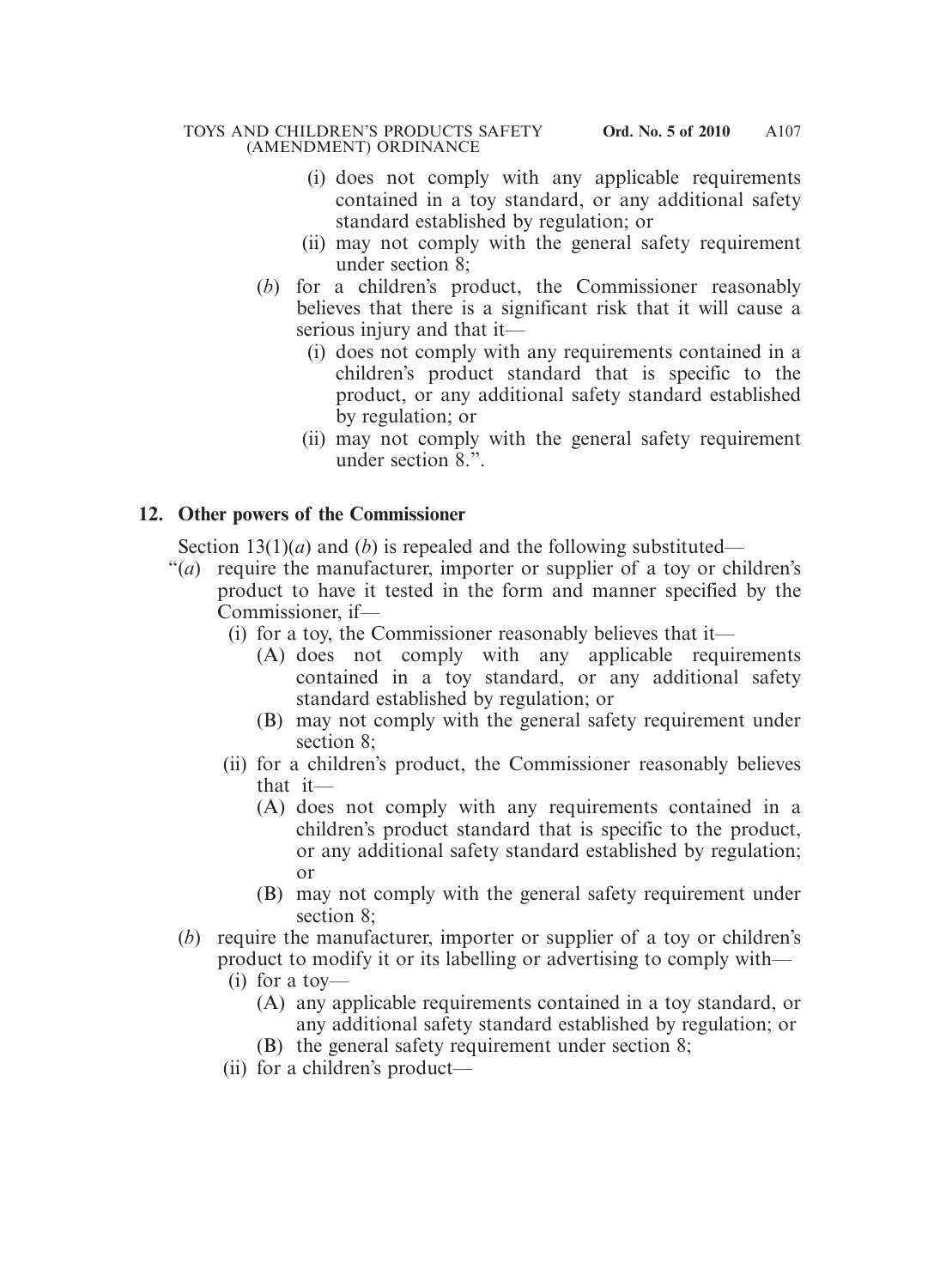- (A) any requirements contained in a children's product standard that is specific to the product, or any additional safety standard established by regulation; or
- (B) the general safety requirement under section 8; and".

#### **13. Appeal to Appeal Board**

 Section 14(3) is amended by repealing "for Commerce and Economic Development".

## **14. Appeal Board panel**

Section 15(1) and (3) is amended by repealing "for Commerce and Economic Development".

## **15. Appeal Board**

Section 16(1) and (3) is amended by repealing "for Commerce and Economic Development".

## **16. Compensation for seizure and detention**

Section  $27(1)(c)(i)$  is repealed and the following substituted—

"(i) any applicable requirements contained in a toy standard, any requirements contained in a children's product standard that is specific to the goods, or any additional safety standard established by regulation; or".

# **17. Penalties**

(1) Section  $31(1)(a)$  is amended by repealing "of  $$100,000$ " and substituting "at level 6".

 (2) Section 31(3) is amended by repealing "of \$10,000" and substituting "at level 3".

# **18. Regulations**

 (1) Section 35(1) is amended by repealing "for Commerce and Economic Development".

(2) Section  $35(1)(a)$  is repealed.

(3) Section  $35(2)(a)$  is amended by repealing "of  $$100,000$ " and substituting "at level 6".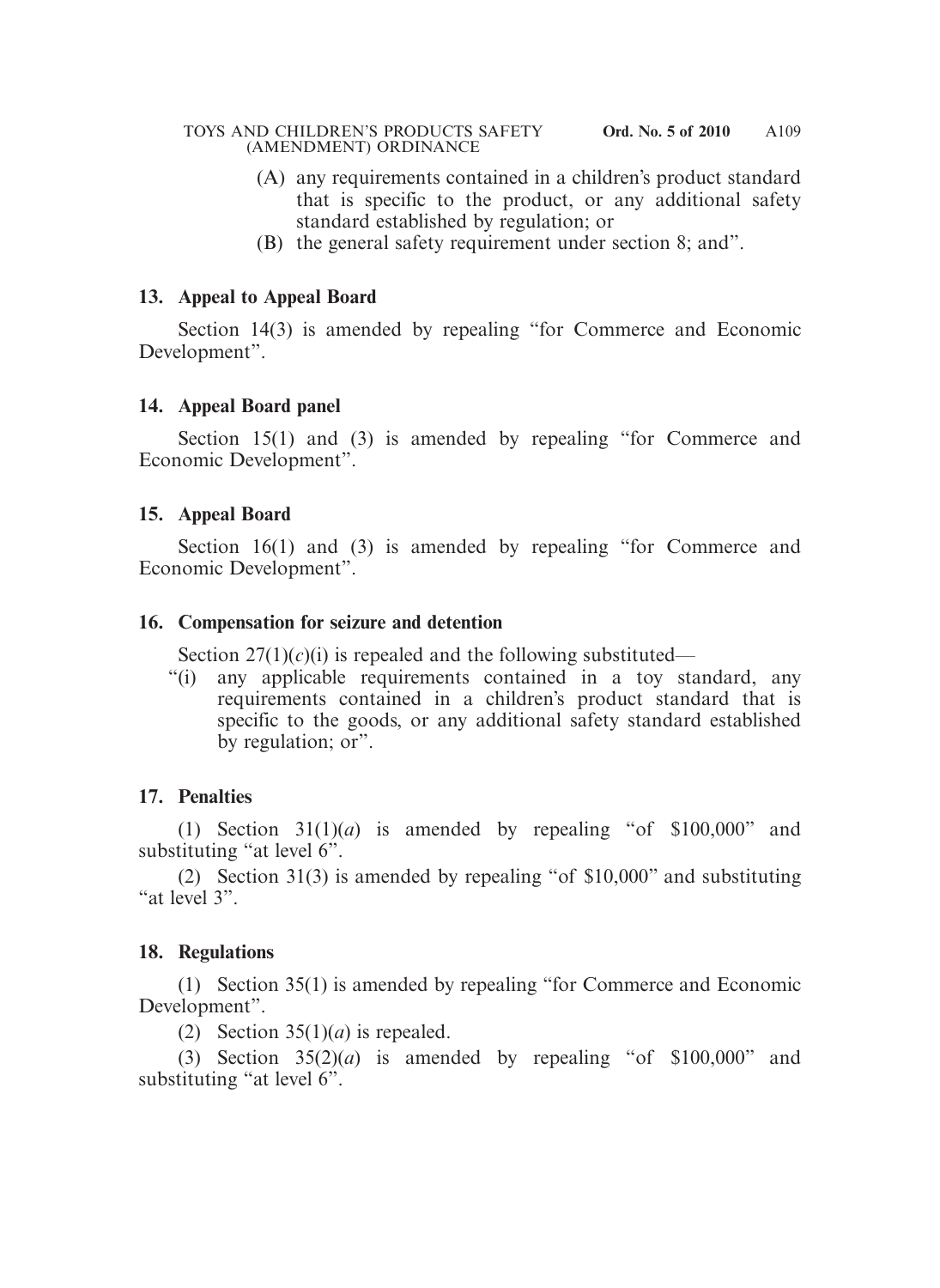#### **19. Section 37 added**

The following is added—

#### "**37. Power to amend Schedules**

 The Secretary may, by notice published in the Gazette, amend Schedule 1 or 2.".

#### **20. Schedule substituted**

The Schedule is repealed and the following substituted—

"SCHEDULE 1 [ss.  $2 \& 37$ ]

# Toy Standards

Column 1

Column 2

Standards

Amendment to standards

## 1. **International Standard**

The International Standard is established by the International Organization for Standardization and the International Electrotechnical Commission, and the requirements contained in the Standard are specified in—

- (*a*) **ISO 8124-1:2009**  "Safety of toys—Part 1: Safety aspects related to mechanical and physical properties"
- (*b*) **ISO 8124-2:2007**  "Safety of toys—Part 2: Flammability"
- (*c*) **ISO 8124-3:1997** "Safety of toys—Part 3: Migration of certain elements"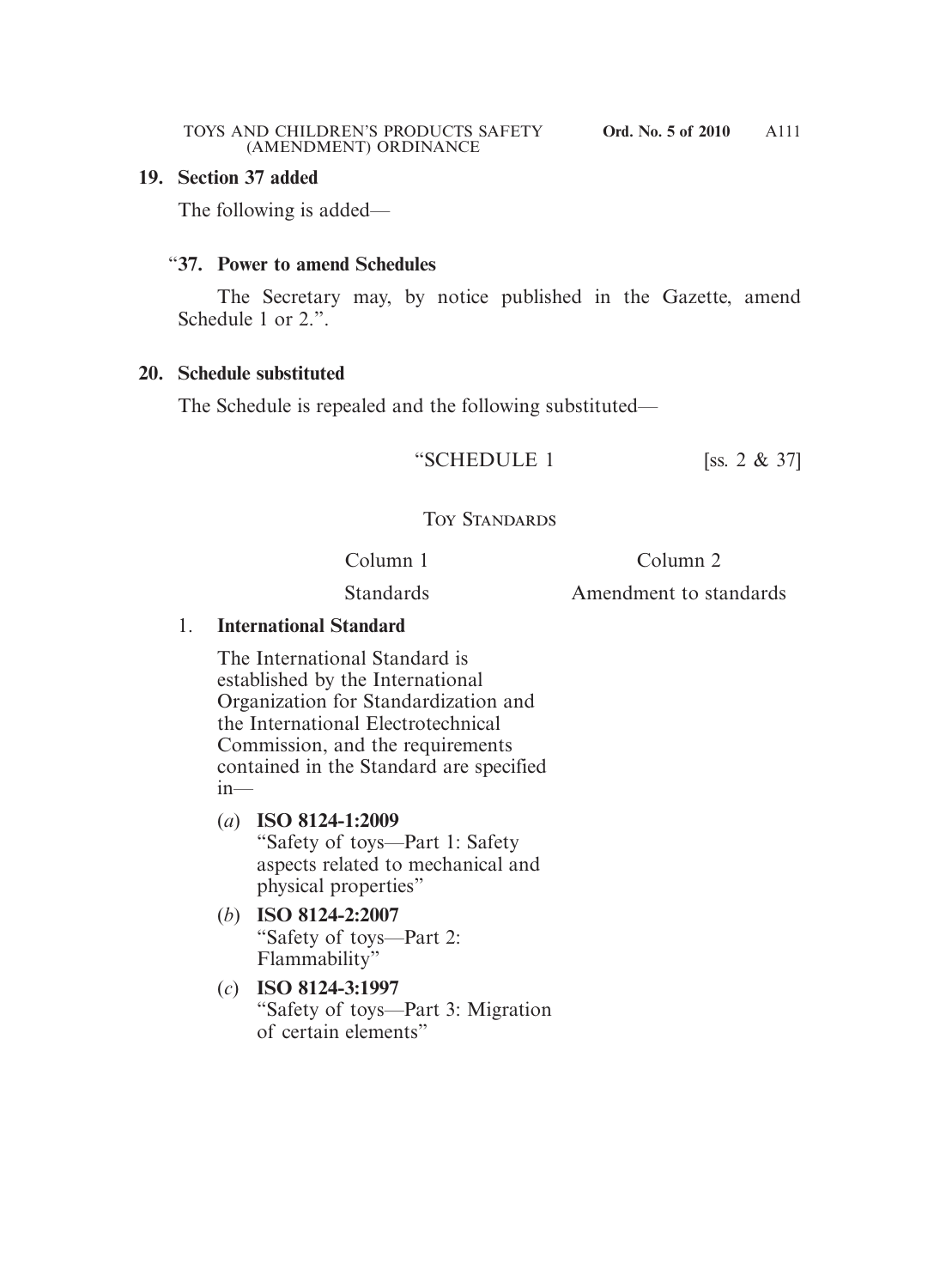Column 1

**Standards** 

Column 2

Amendment to standards

(*d* ) **IEC 62115 Edition 1.1** (2004-11) [IEC 62115 Edition 1:2003 consolidated with amendment 1:2004] "Electric Toys—Safety"

# 2. **European Standard**

The European Standard is established by the European Committee for Standardization, and the requirements contained in the Standard are specified  $in—$ 

- (*a*) **BS EN 71-1:2005 + A8:2009** "Safety of toys—Part 1: Mechanical and physical properties"
- (*b*) **BS EN 71-2:2006 + A1:2007** "Safety of toys—Part 2: Flammability"
- (*c*) **BS EN 71-3:1995 BS 5665-3:1995** (incorporating Amendment No. 1 and Corrigendum No. 1) "Safety of toys—Part 3: Migration of certain elements"
- (*d* ) **BS EN 71-4:1998 + A3:2007** "Safety of toys—Part 4: Experimental sets for chemistry and related activities"
- (*e*) **BS EN 71-5:1993 BS 5665-5:1993** (incorporating Amendment No. 1) "Safety of toys—Part 5: Chemical toys (sets) other than experimental sets"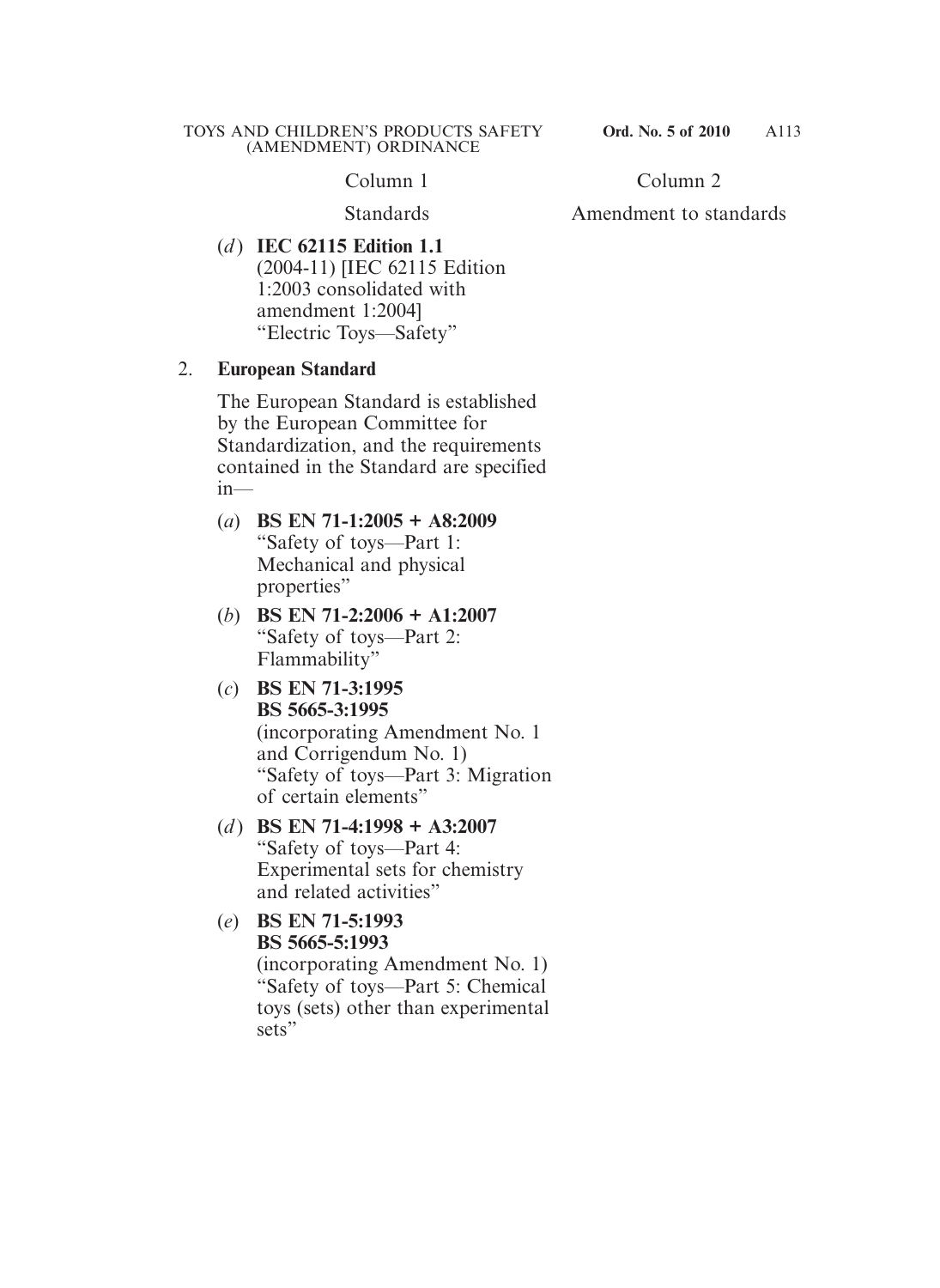Column 1

Standards

Column 2

Amendment to standards

( *f* ) **BS EN 71-6:1995 BS 5665:Part 6:1995** "Safety of toys—Part 6: Graphical symbol for age warning labelling"

#### (*g*) **BS EN 71-7:2002** "Safety of toys—Part 7: Finger paints—Requirements and test methods"

#### (*h*) **BS EN 71-8:2003**

(incorporating Amendment Nos. 1 and 2) "Safety of toys—Part 8: Swings, slides and similar activity toys for indoor and outdoor family domestic use"

#### (*i*) **BS EN 62115:2005** "Electric toys—Safety"

#### 3. **ASTM Standard**

The ASTM Standard is established by ASTM International, and the requirements contained in the Standard are specified in—

#### **ASTM F963-08**

"Standard consumer safety specification for toy safety"".

# **21. Schedule 2 added**

The following is added—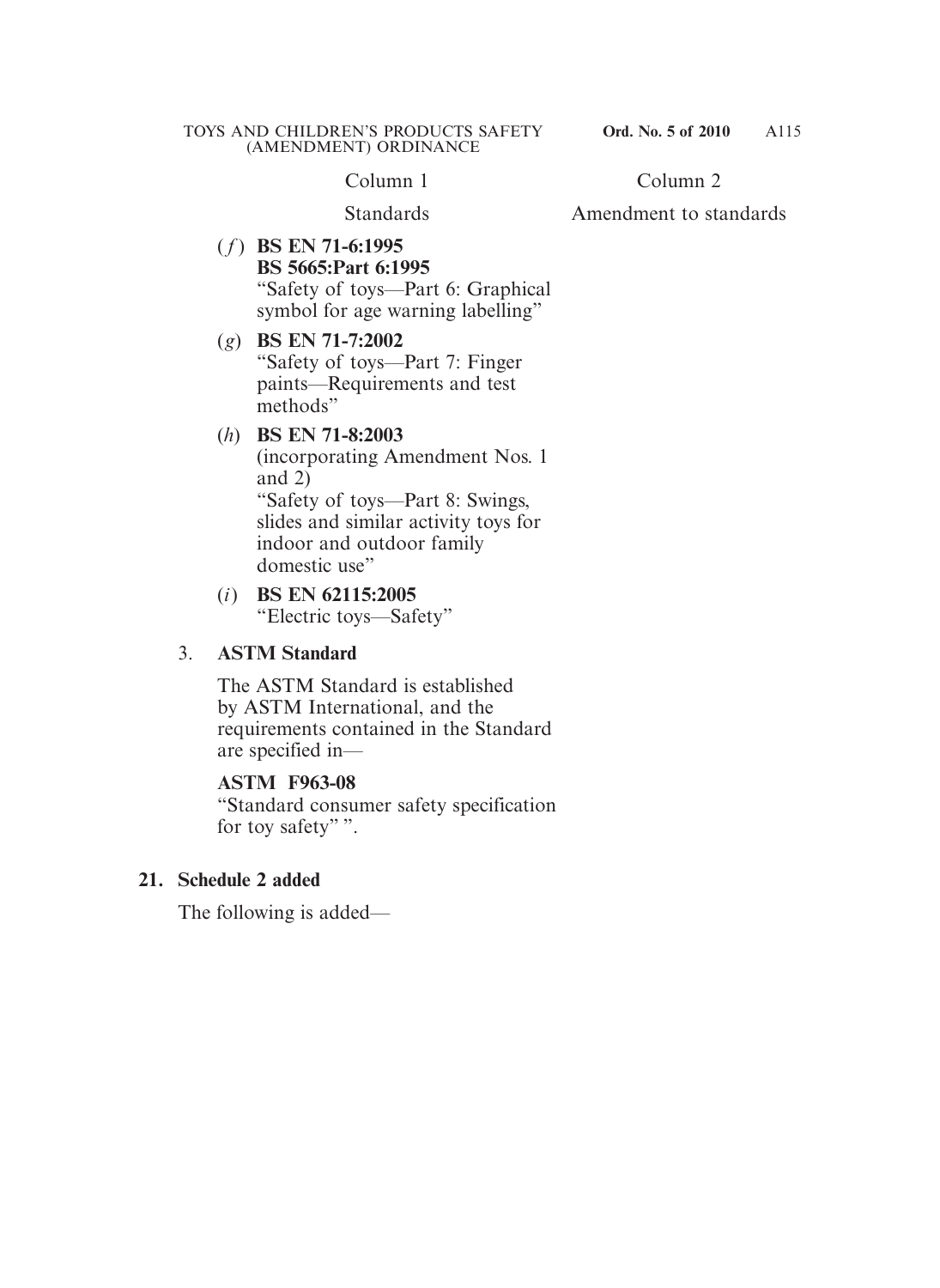A117

# "SCHEDULE 2 [ss. 2 & 37]

#### Children's Product Standards

|    | Column 1               |              | Column <sub>2</sub>                                                                                                                                                          | Column 3                   |
|----|------------------------|--------------|------------------------------------------------------------------------------------------------------------------------------------------------------------------------------|----------------------------|
|    | Children's<br>products |              | Standards                                                                                                                                                                    | Amendments<br>to standards |
| 1. | Babies' dummies        |              | <b>European Standard</b>                                                                                                                                                     |                            |
|    |                        |              | The European Standard is<br>established by the European<br>Committee for<br>Standardization, and the<br>requirements contained in the<br>Standard are specified in-          |                            |
|    |                        |              | (a) BS EN 1400-1:2002<br>"Child use and care"<br>articles—Soothers for<br>babies and young<br>children—Part 1:<br>General safety<br>requirements and<br>product information" |                            |
|    |                        | ( <i>b</i> ) | <b>BS EN 1400-2:2002</b><br>"Child use and care"<br>articles—Soothers for<br>babies and young<br>children—Part 2:<br>Mechanical requirements<br>and tests"                   |                            |
|    |                        | (c)          | <b>BS EN 1400-3:2002</b><br>"Child use and care<br>articles—Soothers for<br>babies and young<br>children—Part 3:<br>Chemical requirements<br>and tests"                      |                            |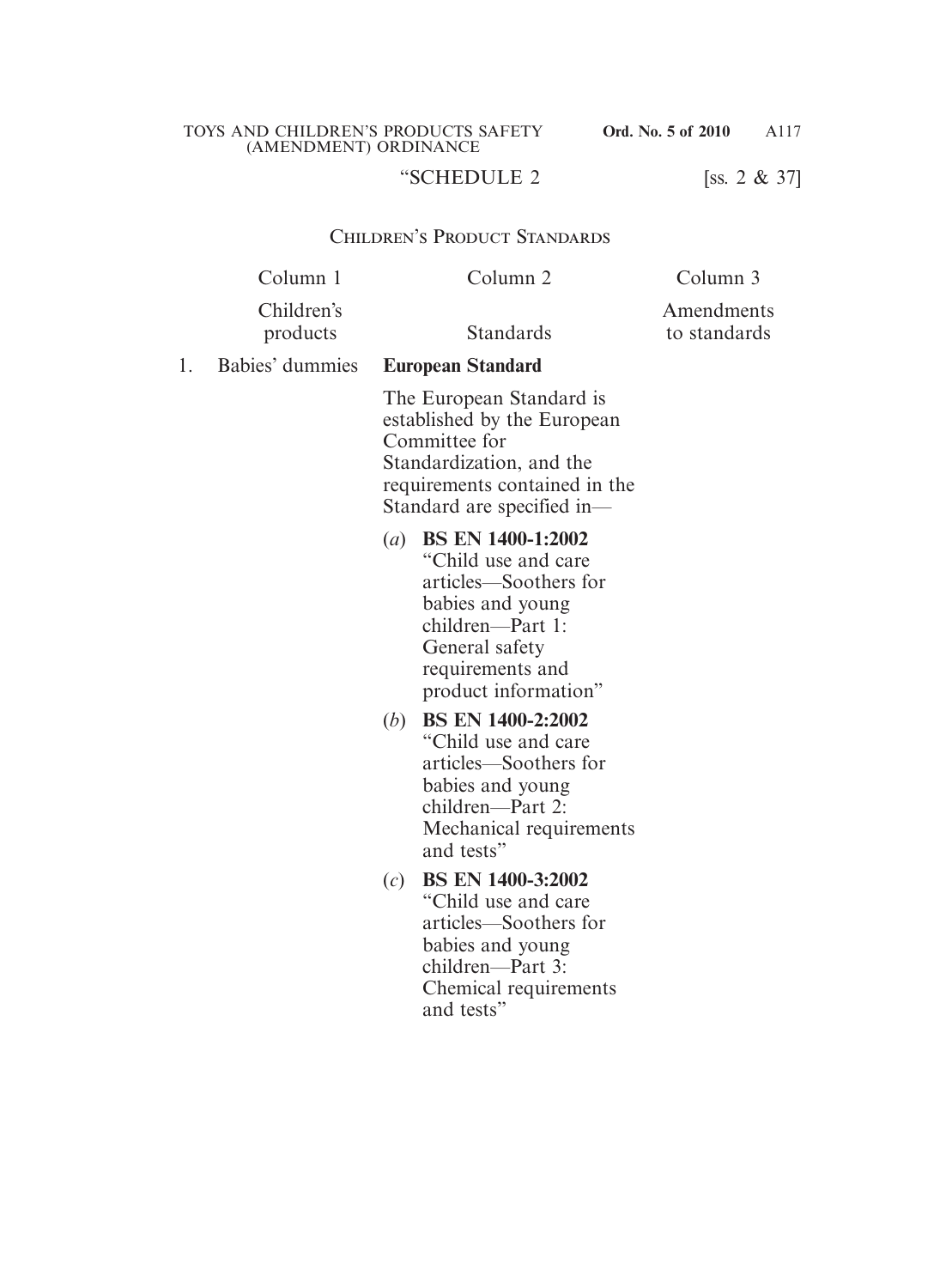Column 1 Column 2 Column 3

Children's products Standards

Amendments

to standards

#### **ASTM Standard**

The ASTM Standard is established by ASTM International, and the requirements contained in the Standard are specified in—

**ASTM F963-08** "Standard consumer safety specification for toy safety"

#### **Australian Standard**

The Australian Standard is established by Standards Australia, and the requirements contained in the Standard are specified in—

**AS 2432:2009** "Babies' dummies"

# **European Standard**

The European Standard is established by the European Committee for Standardization, and the requirements contained in the Standard are specified in—

#### **BS EN 1273:2005**

"Child use and care articles— Baby walking frames— Safety requirements and test methods"

2. Baby walking frames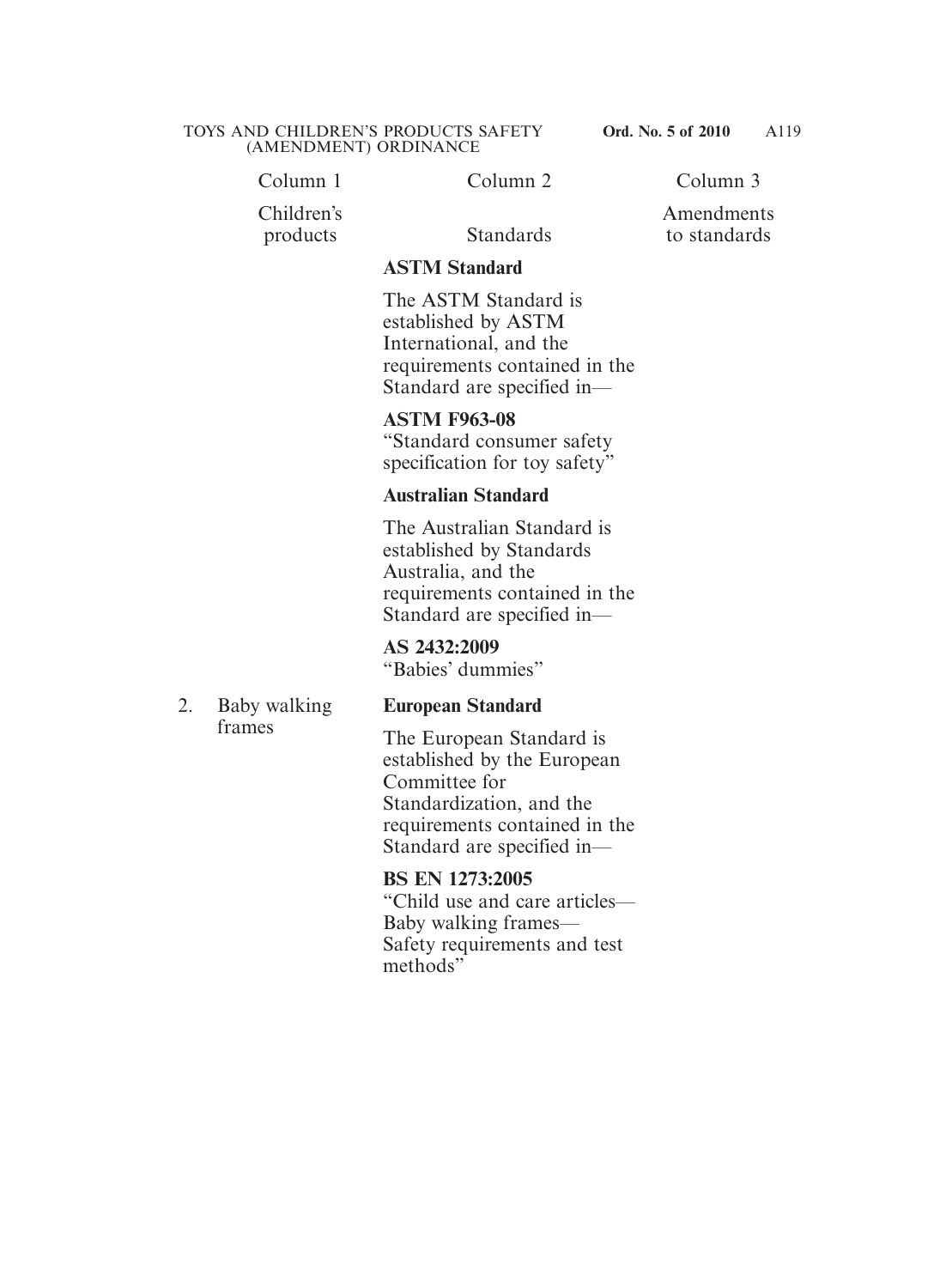| Column 3 |
|----------|
|          |

Children's products Standards

Amendments

to standards

#### **ASTM Standard**

The ASTM Standard is established by ASTM International, and the requirements contained in the Standard are specified in—

#### **ASTM F977-07**

"Standard consumer safety specification for infant walkers"

#### 3. Bottle teats **European Standard**

The European Standard is established by the European Committee for Standardization, and the requirements contained in the Standard are specified in—

- (*a*) **BS EN 14350-1:2004** "Child use and care articles—Drinking equipment—Part 1: General and mechanical requirements and tests"
- (*b*) **BS EN 14350-2:2004** "Child use and care articles—Drinking equipment—Part 2: Chemical requirements and tests"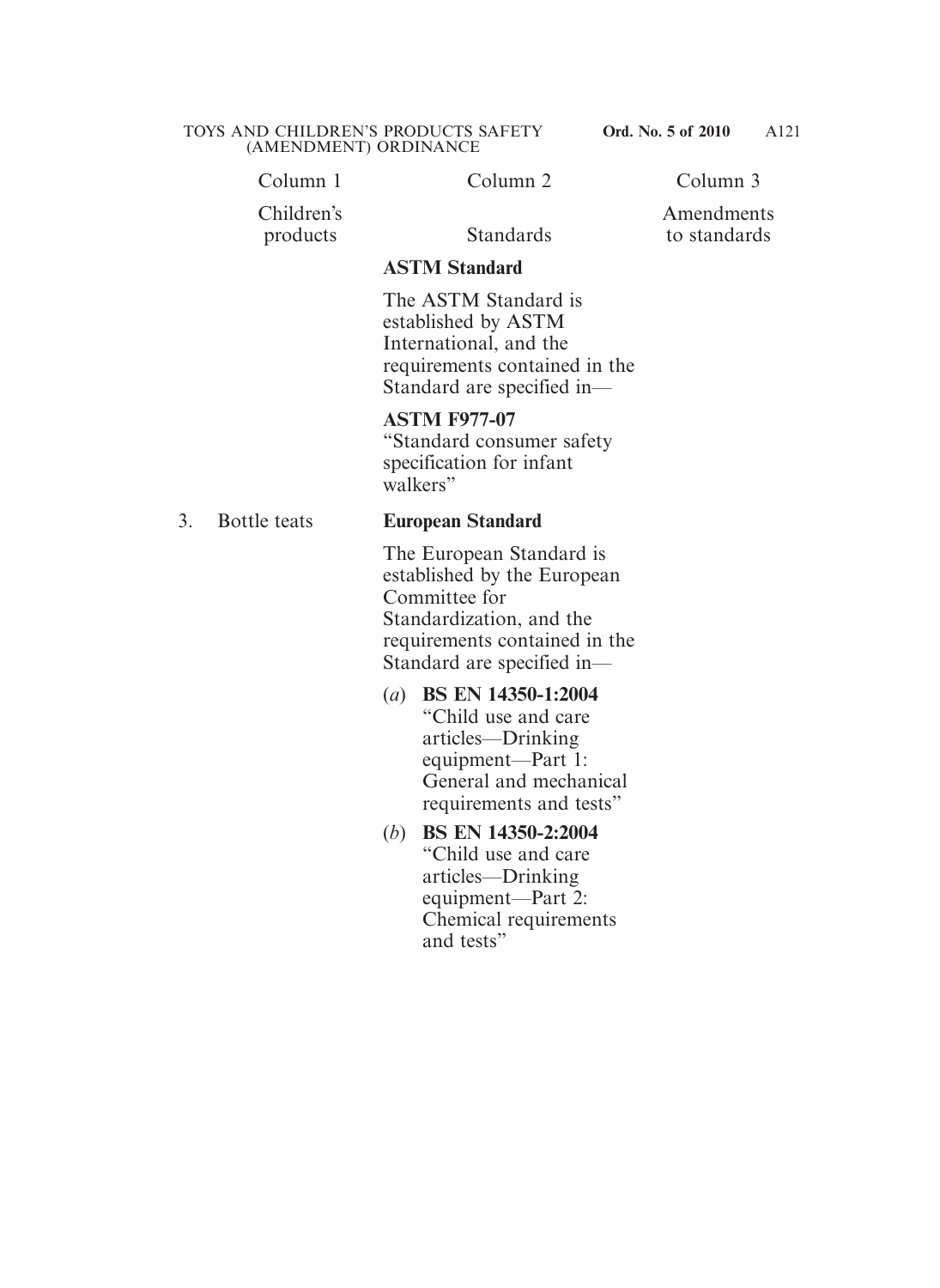Column 1 Column 2 Column 3

Children's products Standards

4. Bunk beds for domestic use

#### Amendments to standards

#### **European Standard**

The European Standard is established by the European Committee for Standardization, and the requirements contained in the Standard are specified in—

- (*a*) **BS EN 747-1:2007** "Furniture—Bunk beds and high beds for domestic use— Part 1: Safety, strength and durability requirements"
- (*b*) **BS EN 747-2:2007** "Furniture—Bunk beds and high beds for domestic use— Part 2: Test methods"

# **ASTM Standard**

The ASTM Standard is established by ASTM International, and the requirements contained in the Standard are specified in—

#### **ASTM F1427-07**

"Standard consumer safety specification for bunk beds"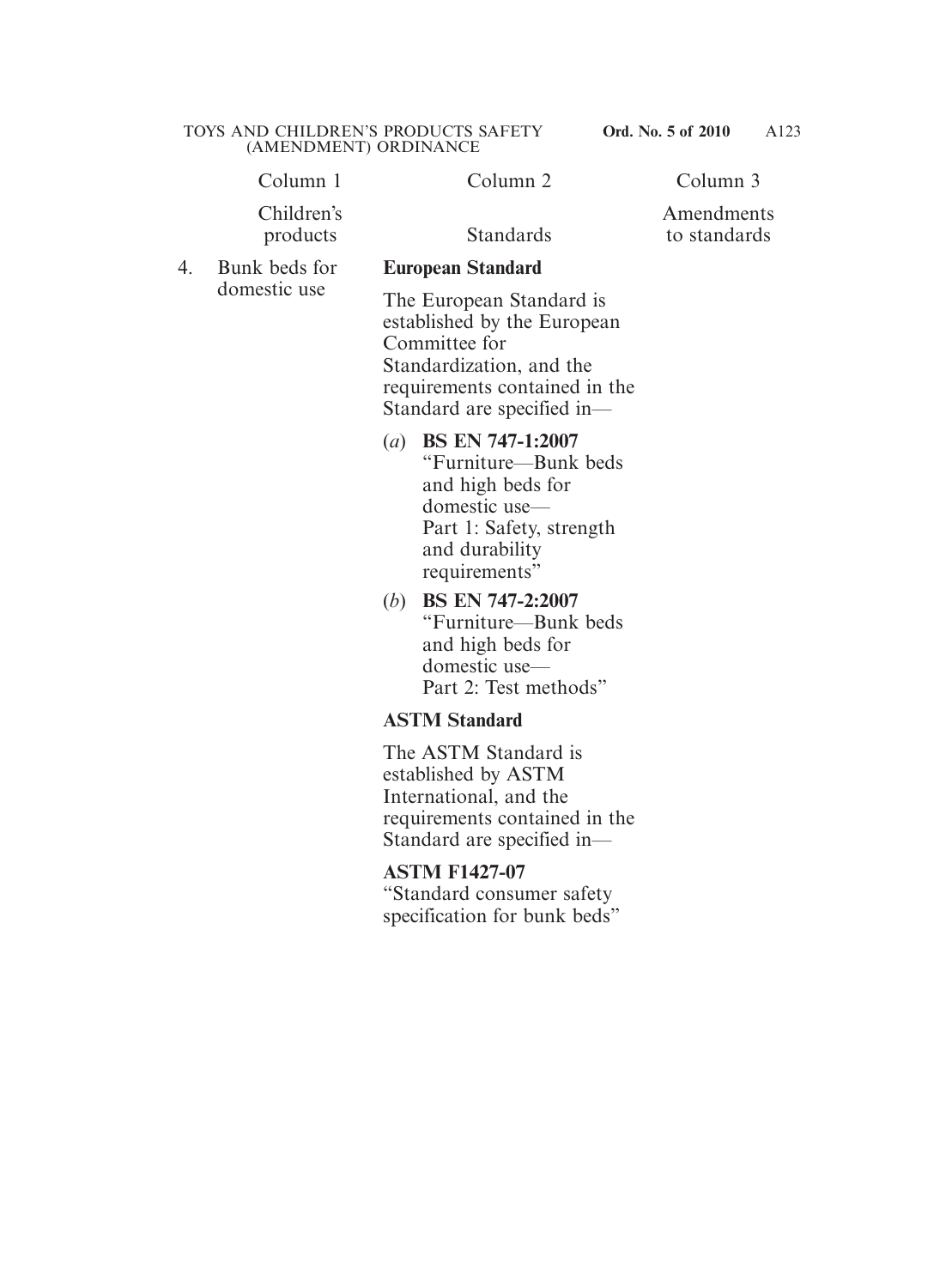Column 1 Column 2 Column 3

Children's

products Standards

Amendments to standards

#### **Joint Australian/New Zealand Standard**

The Joint Australian/New Zealand Standard is established by Standards Australia and Standards New Zealand, and the requirements contained in the Standard are specified in—

**AS/NZS 4220:2003** "Bunk beds"

# **International Standard**

The International Standard is established by the International Organization for Standardization, and the requirements contained in the Standard are specified in—

- (*a*) **ISO 9098-1:1994** "Bunk beds for domestic use—Safety requirements and tests—Part 1: Safety requirements"
- (*b*) **ISO 9098-2:1994** "Bunk beds for domestic use—Safety requirements and tests—Part 2: Test methods"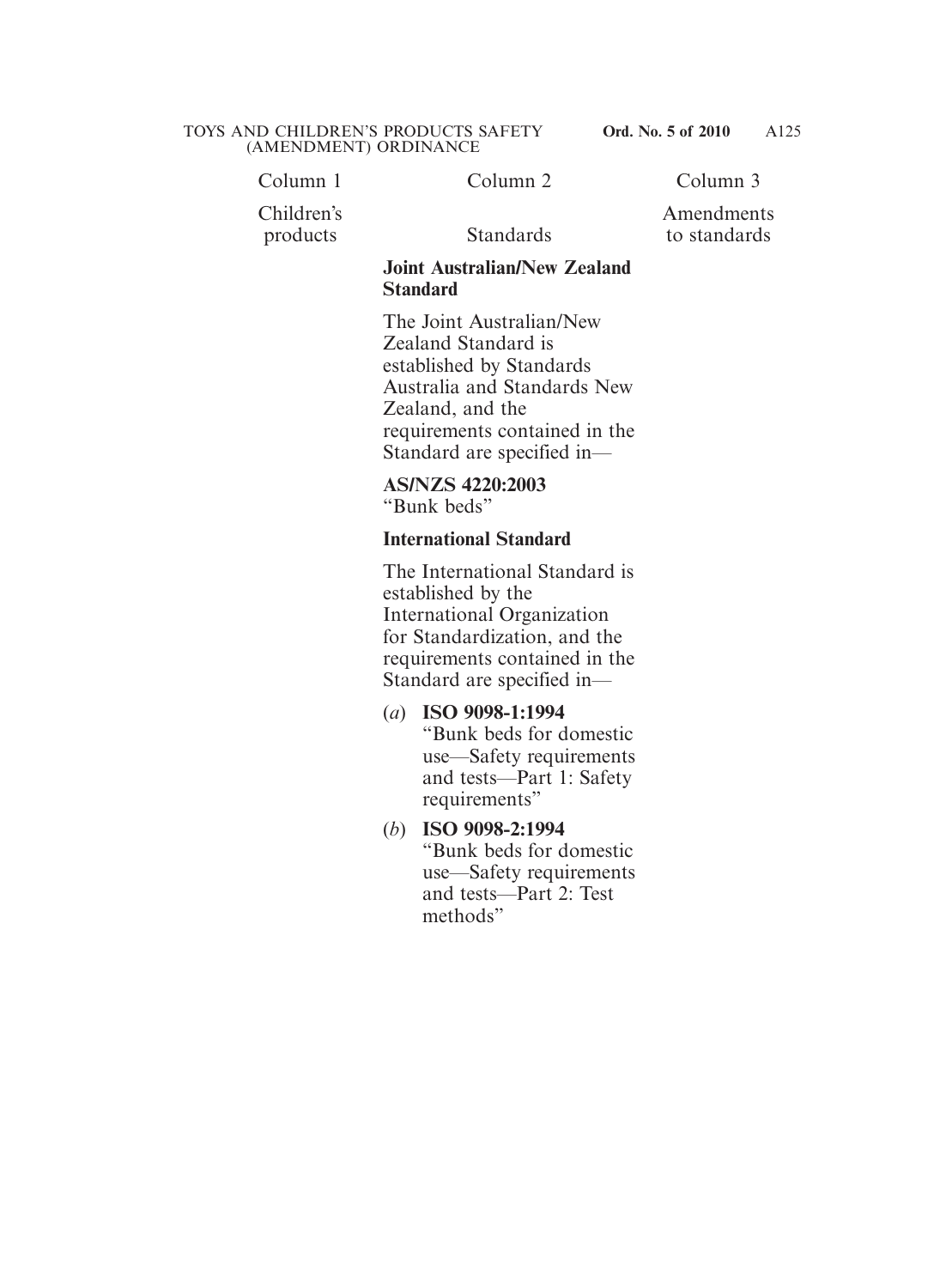Amendments to standards

Column 1 Column 2 Column 3

Children's products Standards

5. Carry cots and similar handled products and stands

6. Child safety barriers for domestic use

# **European Standard**

The European Standard is established by the European Committee for Standardization, and the requirements contained in the Standard are specified in—

## **BS EN 1466:2004 + A1:2007**

"Child care articles—Carry cots and stands—Safety requirements and test methods"

## **European Standard**

The European Standard is established by the European Committee for Standardization, and the requirements contained in the Standard are specified in—

#### **BS EN 1930:2000**

(incorporating Amendment No. 1) "Child care articles—Safety barriers—Safety requirements and test methods"

# **ASTM Standard**

The ASTM Standard is established by ASTM International, and the requirements contained in the Standard are specified in—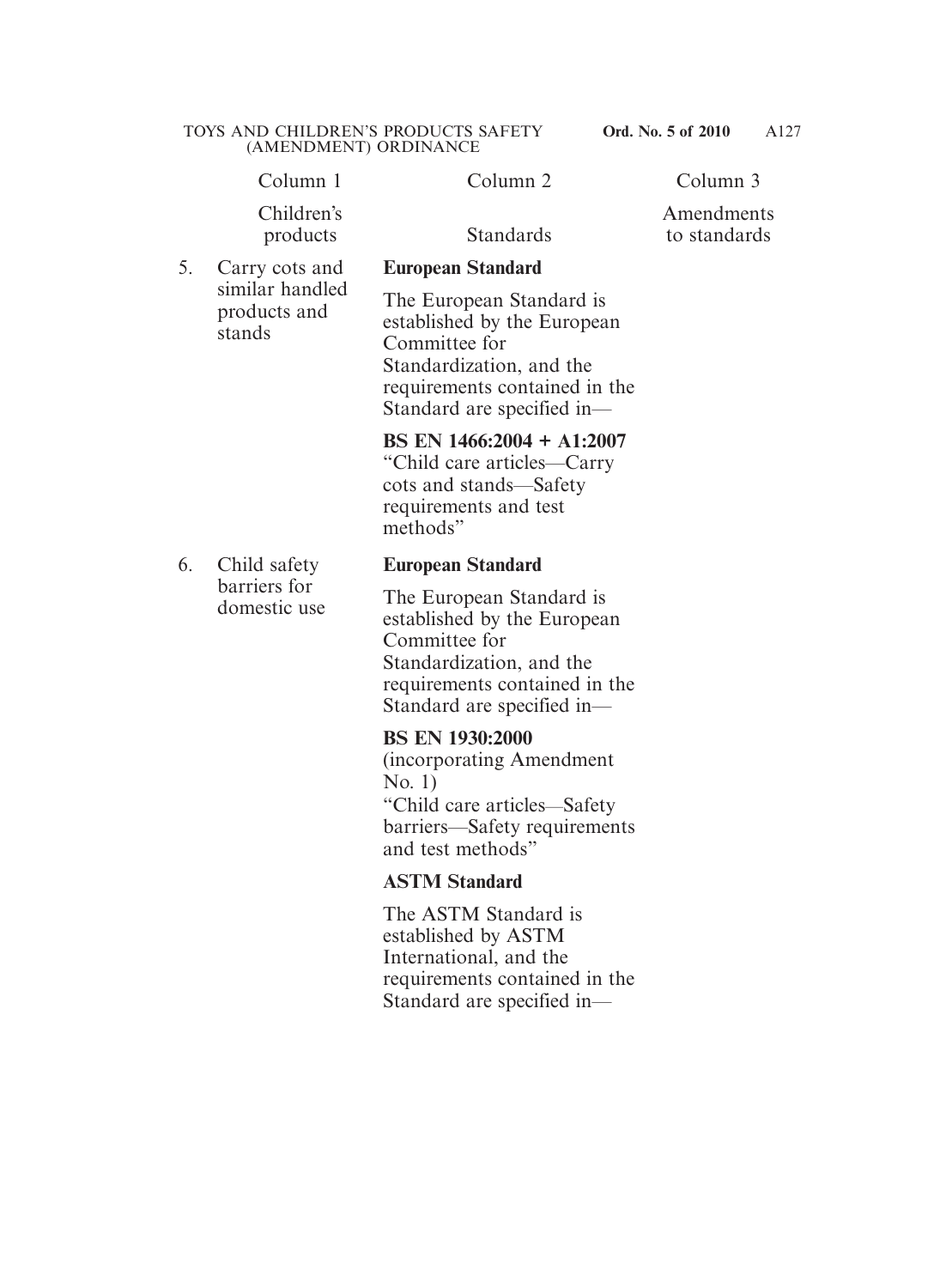Children's products Standards

Amendments

**ASTM F1004-07** "Standard consumer safety specification for expansion gates and expandable

7. Children's cots for domestic use

#### **European Standard**

enclosures"

The European Standard is established by the European Committee for Standardization, and the requirements contained in the Standard are specified in—

- (*a*) **BS EN 716-1:2008** "Furniture—Children's cots and folding cots for domestic use—Part 1: Safety requirements"
- (*b*) **BS EN 716-2:2008** "Furniture—Children's cots and folding cots for domestic use—Part 2: Test methods"

#### **ASTM Standard**

The ASTM Standard is established by ASTM International, and the requirements contained in the Standard are specified in—

#### **ASTM F1169-07**

"Standard specification for full-size baby crib"

to standards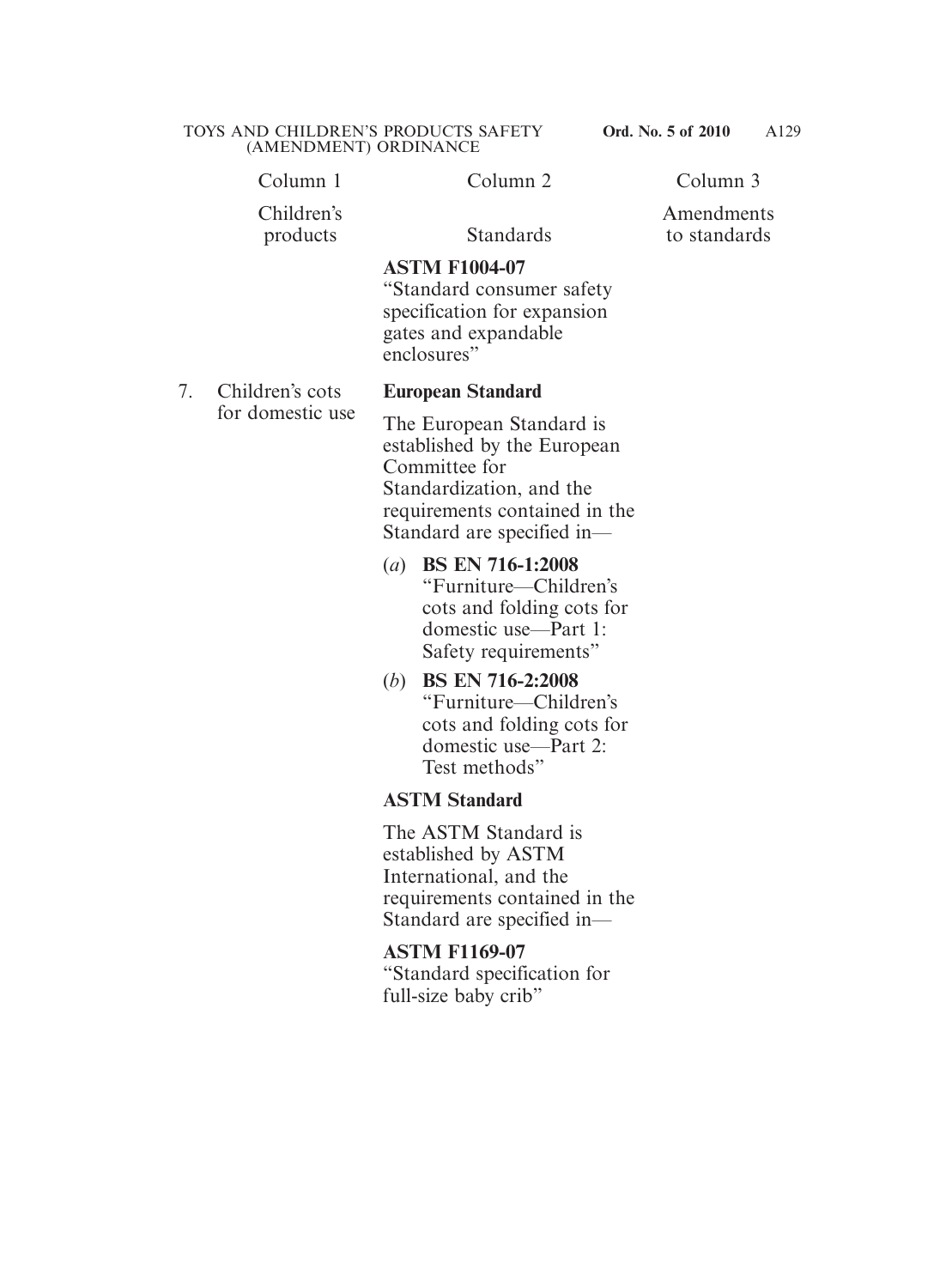Column 1 Column 2 Column 3

Children's products Standards

Amendments to standards

#### **International Standard**

The International Standard is established by the International Organization for Standardization, and the requirements contained in the Standard are specified in—

- (*a*) **ISO 7175-1:1997** "Children's cots and folding cots for domestic use—Part 1: Safety requirements"
- (*b*) **ISO 7175-2:1997** "Children's cots and folding cots for domestic use—Part 2: Test methods"
- 8. Children's high chairs and multipurpose high chairs for domestic use

# **European Standard**

The European Standard is established by the European Committee for Standardization, and the requirements contained in the Standard are specified in—

- (*a*) **BS EN 14988-1:2006** "Children's high chairs— Part 1: Safety requirements"
- (*b*) **BS EN 14988-2:2006** "Children's high chairs— Part 2: Test methods"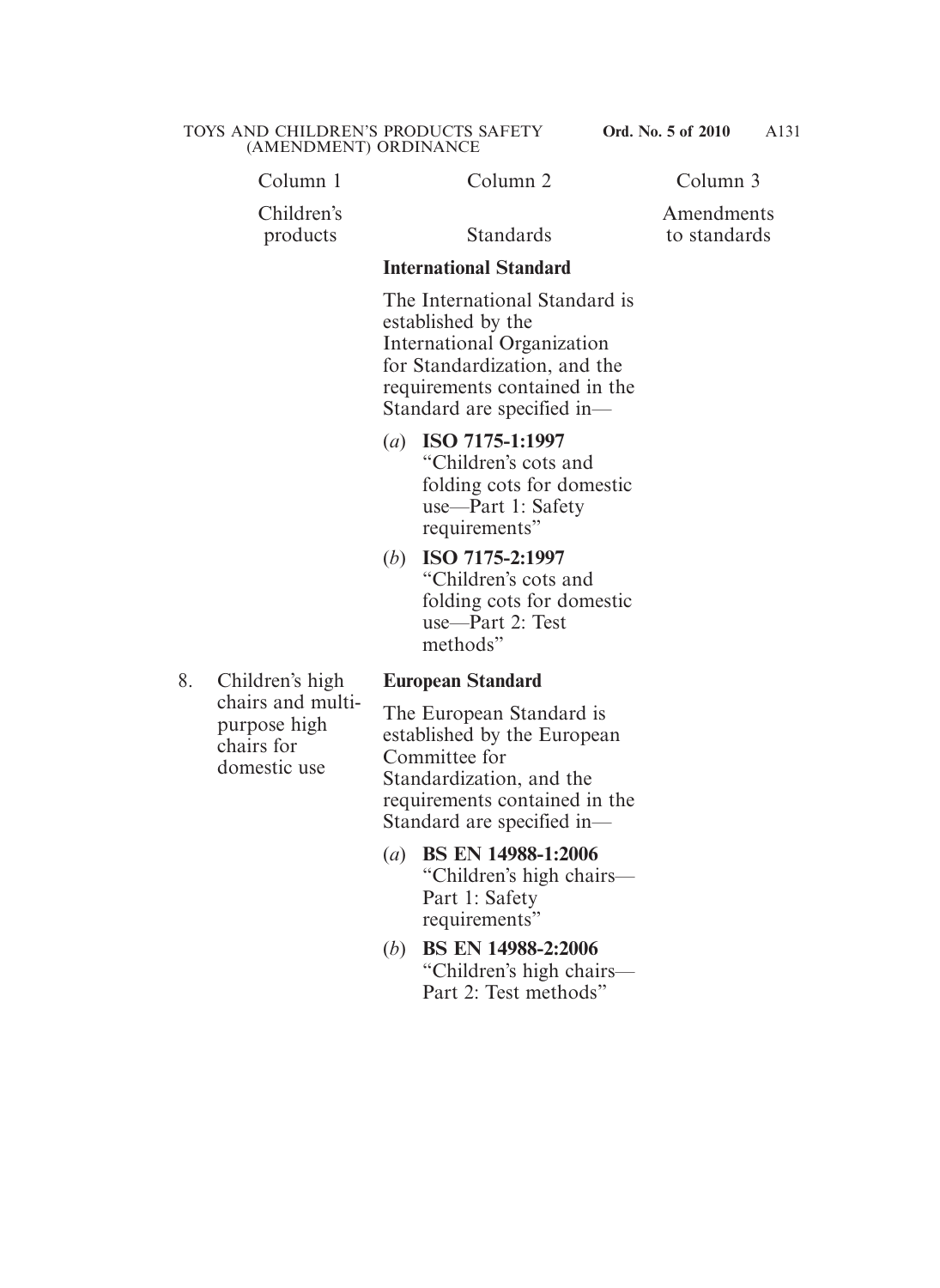Column 1 Column 2 Column 3

Children's products Standards

Amendments to standards

#### **ASTM Standard**

The ASTM Standard is established by ASTM International, and the requirements contained in the Standard are specified in—

**ASTM F404-08** 

"Standard consumer safety specification for high chairs"

#### **International Standard**

The International Standard is established by the International Organization for Standardization, and the requirements contained in the Standard are specified in—

- (*a*) **ISO 9221-1:1992** "Furniture—Children's high chairs—Part 1: Safety requirements"
- (*b*) **ISO 9221-2:1992** "Furniture—Children's high chairs—Part 2: Test methods"

#### 9. Children's paints **European Standard**

The European Standard is established by the European Committee for Standardization, and the requirements contained in the Standard are specified in—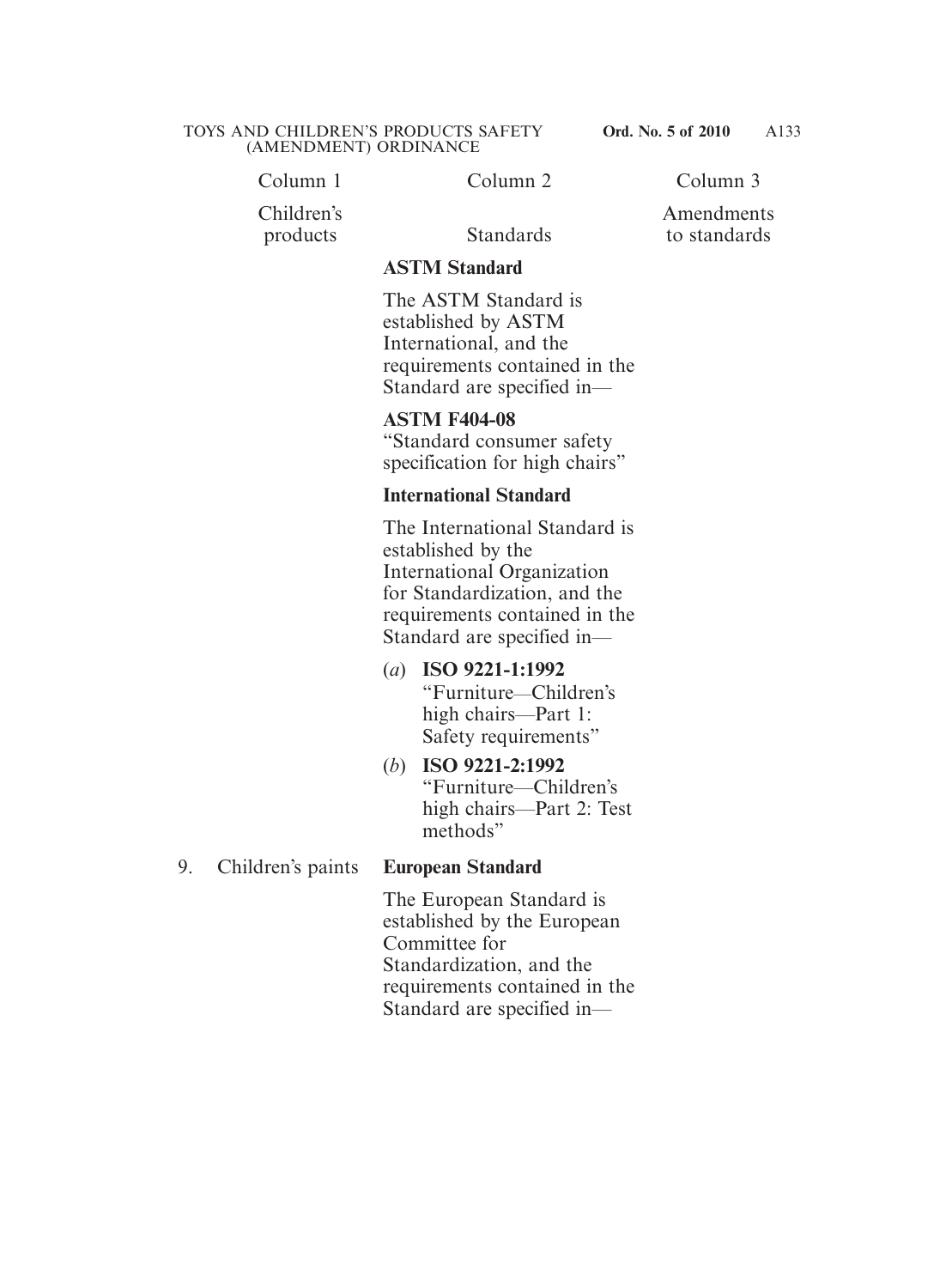Column 1 Column 2 Column 3

Amendments to standards

Children's products Standards

#### **BS EN 71-3:1995 BS 5665-3:1995**

(incorporating Amendment No.1 and Corrigendum No. 1) "Safety of toys—Part 3: Migration of certain elements"

## **ASTM Standard**

The ASTM Standard is established by ASTM International, and the requirements contained in the Standard are specified in—

## **ASTM F963-08**

"Standard consumer safety specification for toy safety"

#### **Joint Australian/New Zealand Standard**

The Joint Australian/New Zealand Standard is established by Standards Australia and Standards New Zealand, and the requirements contained in the Standard are specified in—

#### **AS/NZS ISO 8124.3:2003**

"Safety of toys—Part 3: Migration of certain elements"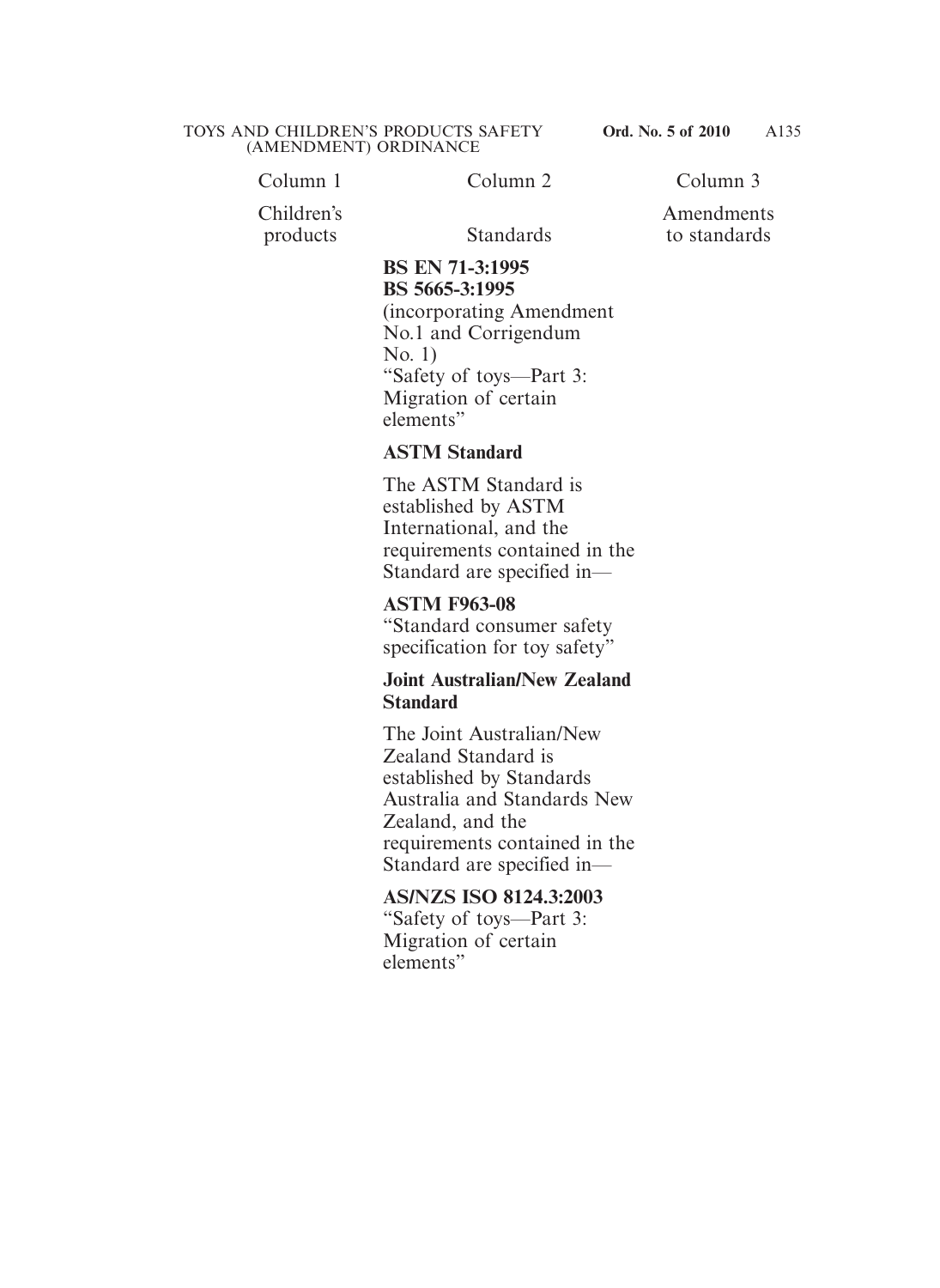Column 1 Column 2 Column 3

Children's products Standards

Amendments to standards

#### **International Standard**

The International Standard is established by the International Organization for Standardization, and the requirements contained in the Standard are specified in—

#### **ISO 8124-3:1997**

"Safety of toys—Part 3: Migration of certain elements"

10. Children's safety harnesses

#### **European Standard**

The European Standard is established by the European Committee for Standardization, and the requirements contained in the Standard are specified in—

#### **BS EN 13210:2004**

"Child use and care articles— Children's safety harnesses, reins and similar type articles—Safety requirements and test methods"

11. Playpens for domestic use

#### **European Standard**

The European Standard is established by the European Committee for Standardization, and the requirements contained in the Standard are specified in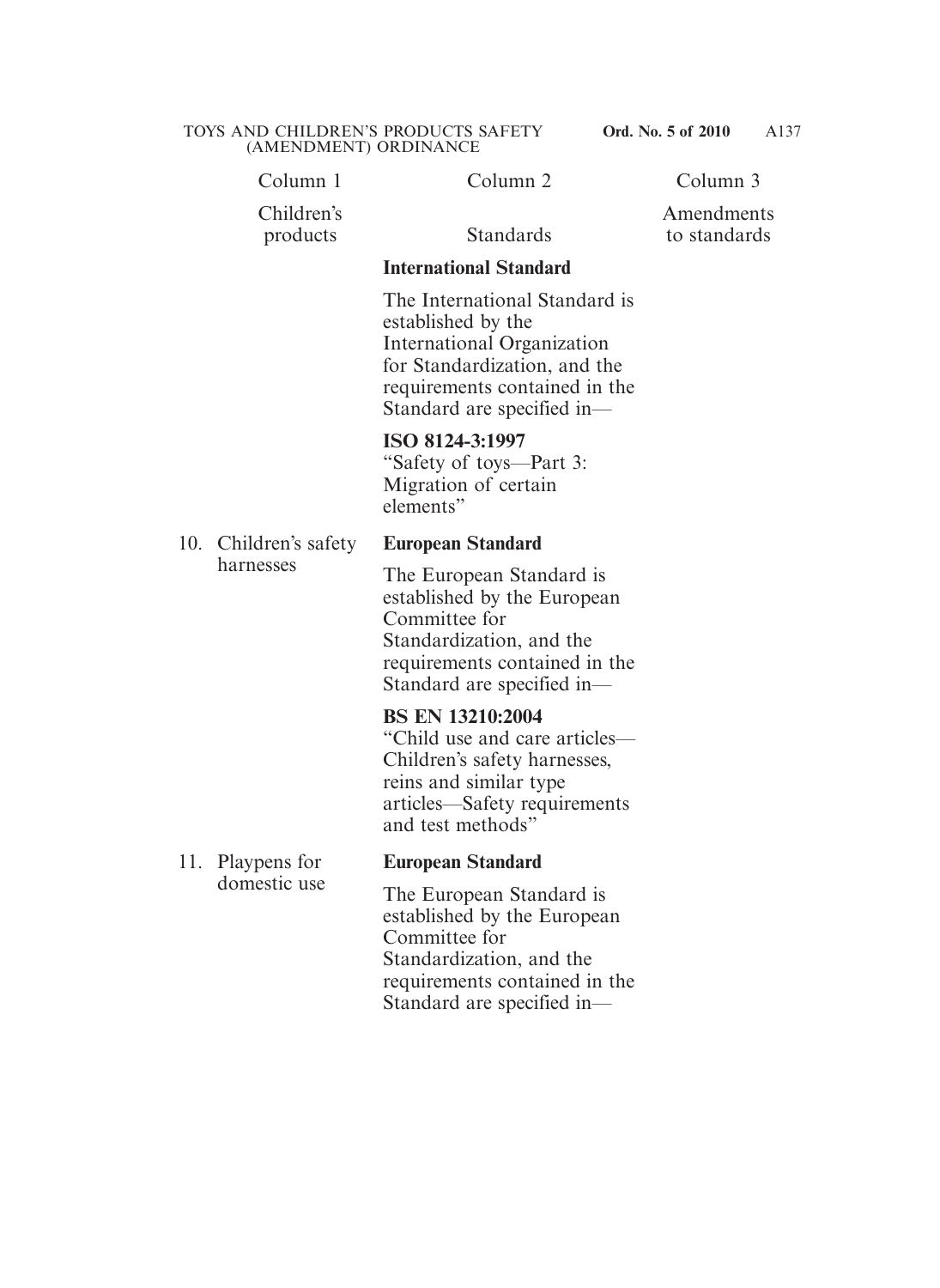Column 1 Column 2 Column 3

Children's products Standards

Amendments to standards

- (*a*) **BS EN 12227-1:1999** "Playpens for domestic use—Part 1: Safety requirements"
- (*b*) **BS EN 12227-2:1999** "Playpens for domestic use—Part 2: Test methods"

# **ASTM Standard**

The ASTM Standard is established by ASTM International, and the requirements contained in the Standard are specified in—

# **ASTM F406-08a**

"Standard consumer safety specification for non-full-size baby cribs/play yards"

12. Wheeled child conveyances

# **European Standard**

The European Standard is established by the European Committee for Standardization, and the requirements contained in the Standard are specified in—

**BS EN 1888:2003** (incorporating Amendment No. 1 and Corrigenda Nos. 1, 2 and 3) "Child care articles—Wheeled child conveyances—Safety requirements and test methods"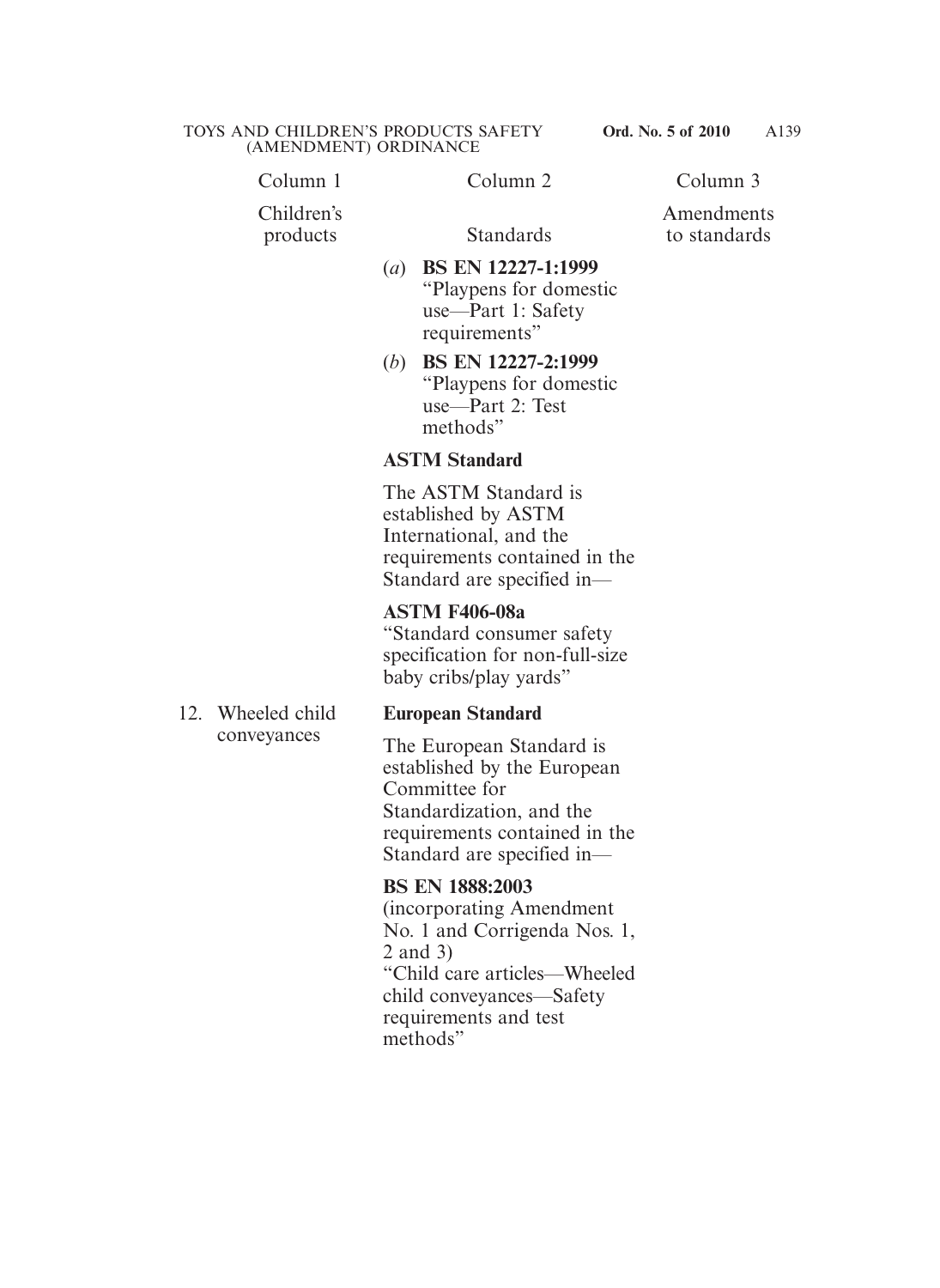Column 1 Column 2 Column 3

Children's products Standards

Amendments to standards

#### **ASTM Standard**

The ASTM Standard is established by ASTM International, and the requirements contained in the Standard are specified in—

#### **ASTM F833-08**

"Standard consumer safety performance specification for carriages and strollers"

#### **Joint Australian/New Zealand Standard**

The Joint Australian/New Zealand Standard is established by Standards Australia and Standards New Zealand, and the requirements contained in the Standard are specified in—

#### **AS/NZS 2088:2000**

"Prams and Strollers— Safety requirements"".

# PART 3

Related Amendments

#### **Division 1—Toys and Children's Products Safety (Safety Standards) Notice**

#### **22. Repeal**

 The Toys and Children's Products Safety (Safety Standards) Notice (Cap. 424 sub. leg. A) is repealed.